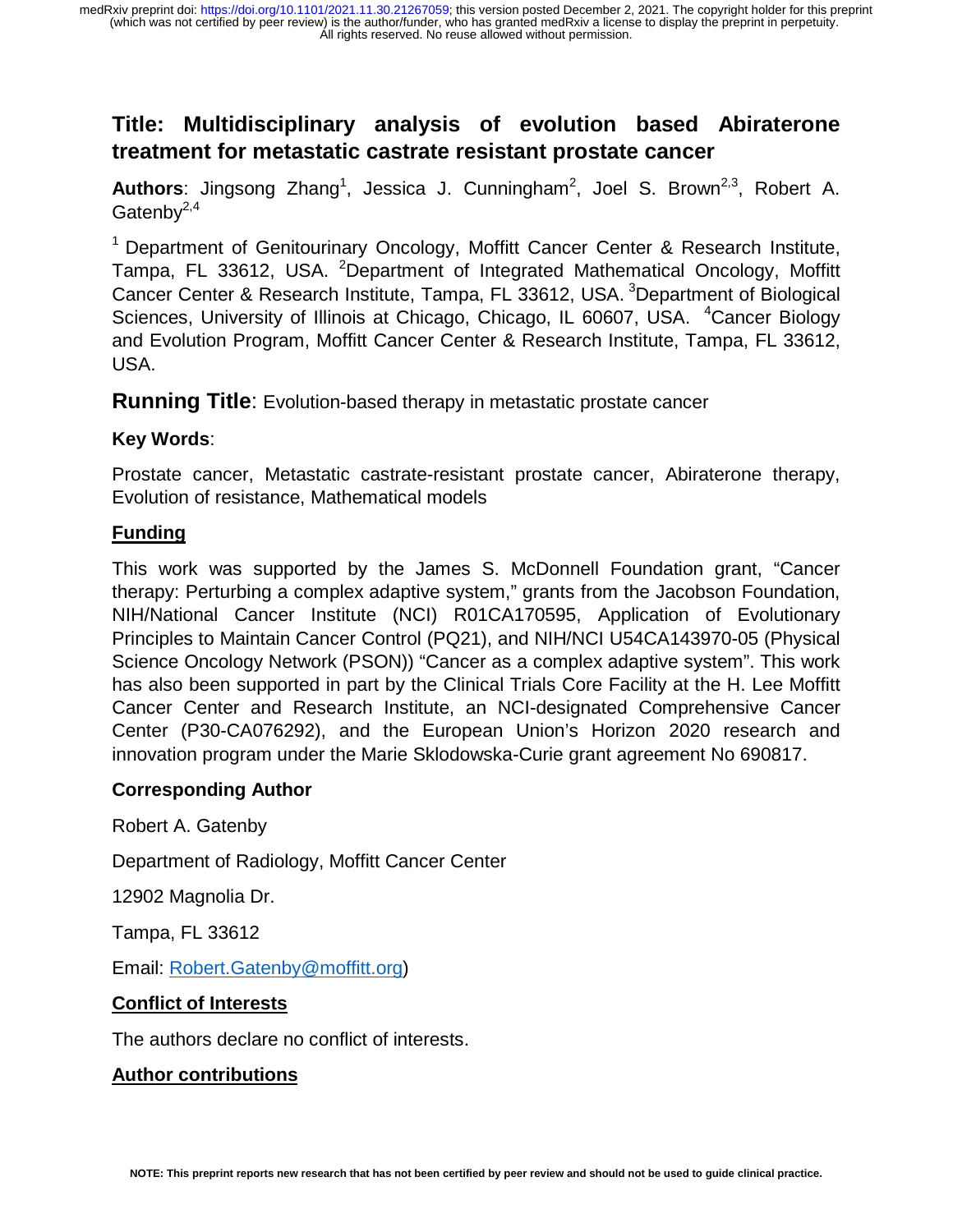R.A.G., J.S.B., J.Z., and J.J.C. contributed to the development of the evolutionary mathematical models, J.S.B. and J.J.C. performed the computational models, J.Z. conducted the clinical trial, J.S.B. performed the statistical analysis, R.A.G., J.S.B., J.Z., and J.J.C. wrote the manuscript.

## **Article Summary**

Words 3338, Tables: 0, Figures: 6, References: 26, Supplementary Material: 7 supplemental sections outline the methodology for parameter estimates from trial data, computer simulations, and comparison of simulation results and actual clinical data in every patient in both cohorts.

## **Statement of Translational Relevance**

Integration of evolution-based mathematical models significantly increased TTP in abiraterone therapy for mCRPC. This multidisciplinary approach represents a novel clinical trial strategy in which the treatment protocol is framed mathematically, clinical data then refines model parameterization, and simulations using the updated model predict alternative strategies to improve outcomes. Here we demonstrate the mathematical models used to design the trial can also produce novel analytic approaches. By using longitudinal trial data, key model parameters can be refined. Simulations using the updated model can then be applied to every patient in the trial. Finally, additional simulations demonstrate alternative protocols that could improve results. These analyses demonstrate evolution-based approaches may allow consistent long-term control in patients with metastatic prostate cancer.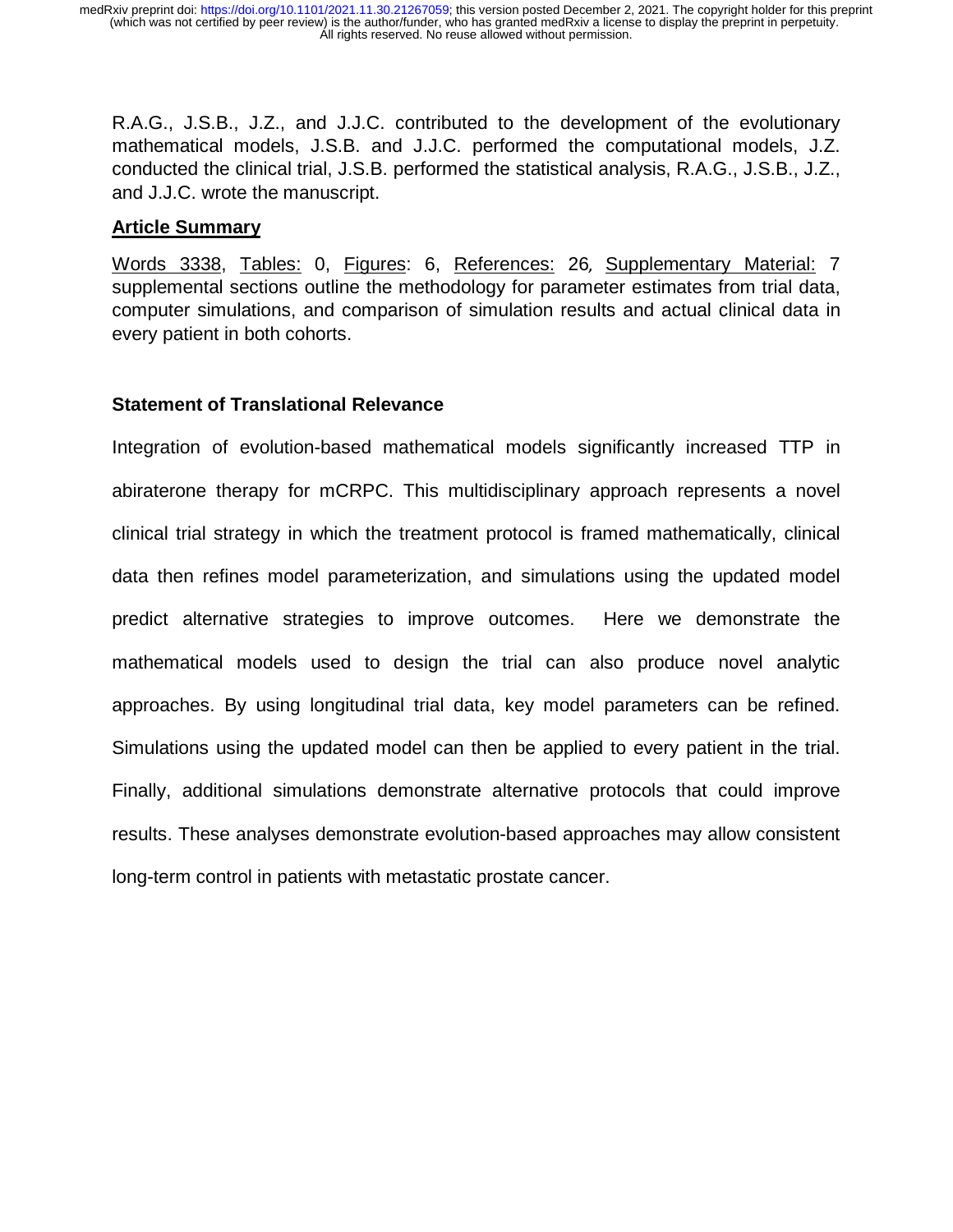## **Abstract**

#### **Background**

We present a multidisciplinary approach to clinical trial design and analysis in a pilot study (NCT02415621) in which evolution-based mathematical models guide patientspecific dosing for Abiraterone treatment in men with castrate resistant metastatic prostate cancer.

#### Methods

Abiraterone plus prednisone were administered intermittently based on an evolutionary mathematical model. Outcomes are compared to historical controls and a matched contemporaneous cohort who met trial eligibility but received SOC dosing. Longitudinal cohort data allowed modification of pre-trial model parameter estimates. Model simulations of each patient using updated parameters critically evaluated trial design.

#### **Results**

Trial patients, on average, received no abiraterone during 59% of time on treatment. Median Time to Radiographic Progression (TTP) was 30.4 months compared to 14.3 months in the contemporaneous SOC group (p<0.001). All patients in the SOC group have progressed but 4 in the adaptive cohort remain on treatment at >1800 days.

Longitudinal trial data found the competition coefficient ratio (αRS/αSR) of sensitive and resistant populations, a critical factor in intratumoral evolution, was 2 to 3-fold higher than pre-trial estimates. Computer simulations using the corrected parameter unexpectedly demonstrated optimal cycling can reduce the resistant cells. Longitudinal data from 4 trial patients who remain on treatment are consistent with model predictions. Modeling results predict protocol changes that will allow similar outcomes in most patients.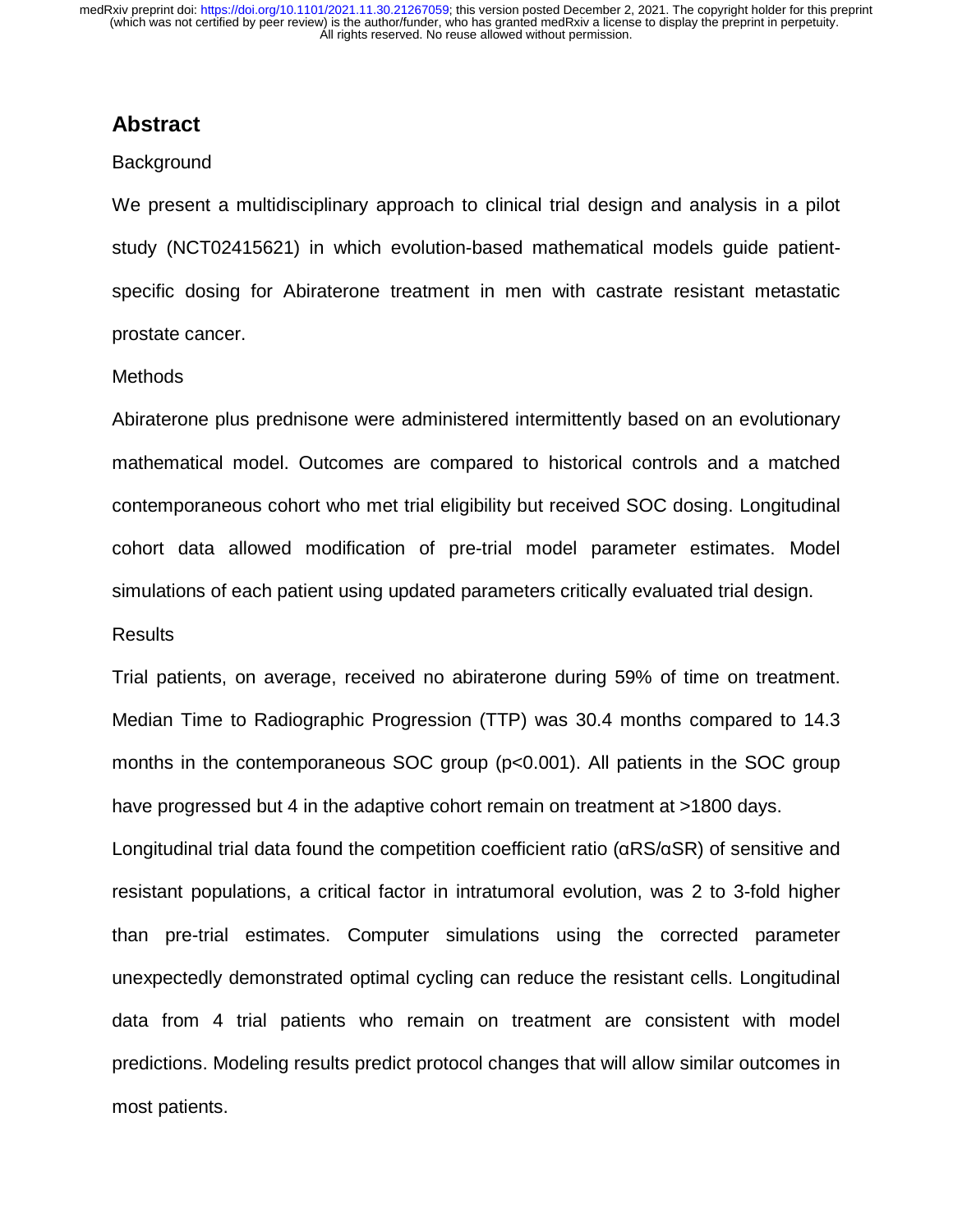#### **Conclusions**

 Administration of abiraterone using evolution-based mathematical models decreased drug dosing and increased radiographic TTP. Integration of mathematical models into trial design identifies novel insights into key treatment parameters and provides optimization strategies for follow-up investigations.

## **Introduction**

While often initially effective, nearly all cancer treatments ultimately fail due to evolution of resistance (1). Prior efforts to disrupt the molecular machinery of resistance (such as P-Glycoprotein during chemotherapy administration) has led to small or no improvement in outcomes (2, 3) indicating tumor cells generally have multiple available mechanisms of resistance. However, resistant tumors, regardless of the precise mechanism, require both deployment of molecular mechanisms of resistance and proliferation of surviving (i.e., resistant) populations to become clinically significant (4, 5). We hypothesize the former is an inevitable response to treatment, but the latter is governed by eco-evolutionary principles and potentially manageable by Darwinian controls (6). Evolution-based models show current treatment strategies, which apply therapy at maximum tolerated dose until progression, are often not evolutionarily optimal. While an initial response may be large, therapy fails because it strongly selects for resistance while eradicating all treatment sensitive cells. The resistant cells are now free from competition with sensitive cells – an evolutionary dynamic termed "competitive release" - which allows for rapid proliferation (7, 8).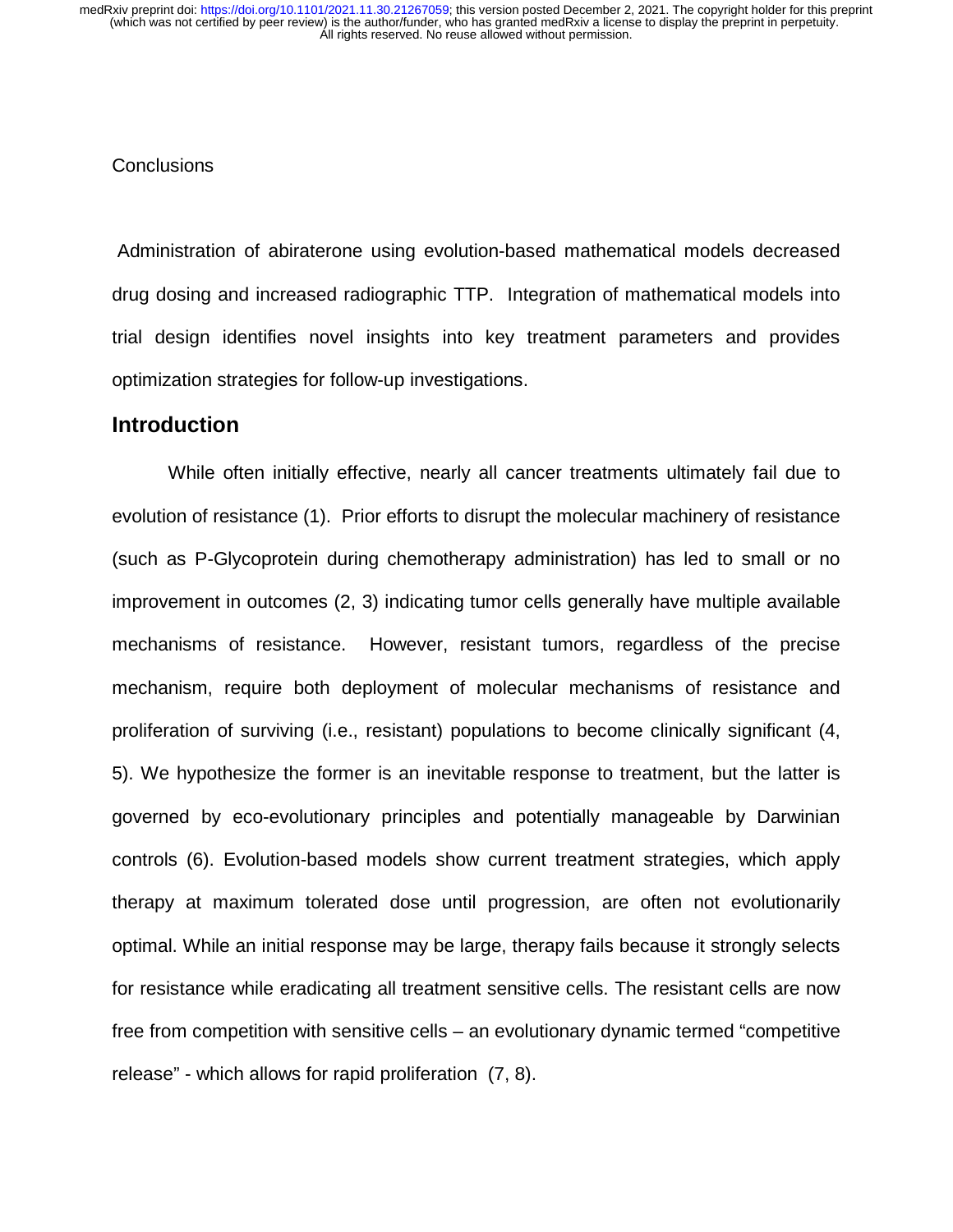One evolutionary strategy to delay population growth of the resistant phenotype, termed "adaptive therapy" (9), exploits the fitness costs incurred by production, maintenance, and operation of the molecular machinery required for treatment resistance (10). These resource demands are compensated for by increased fitness when treatment is applied. However, in the absence of treatment, the phenotypic costs reduce fitness compared to competing sensitive cells (10), particularly in resource limited tumor microenvironments. Thus, when multiple mechanisms of resistance are available, the precise cost will likely vary but seldom will there be *no* associated cost. In nature, similar cost/benefit trade-offs are seen in, for example, loss of eyes by cavefish as the resource costs of producing and maintaining them are balanced against their lack of utility in a continuously dark environment (11). Population dynamics dependent on the cost of resistance are now fundamental principles in pest management (12) and have been observed experimentally in cancer populations (13).

The phenotypic cost of resistance can be explicitly measured in, for example, membrane extrusion pumps (14). However, there are no data regarding the molecular dynamics leading to abiraterone resistance in metastatic castrate resistant prostate cancer (mCRPC). Furthermore, the precise mechanism of resistance may vary (15). When such measurements cannot be obtained, census methods developed in ecology (16) can estimate relative fitness based on population distributions. That is, if abiraterone sensitive cells are the dominant tumor subpopulation prior to treatment, they must be fitter than the resistant phenotypes in the absence of treatment even if the specific reason for this fitness difference is not known.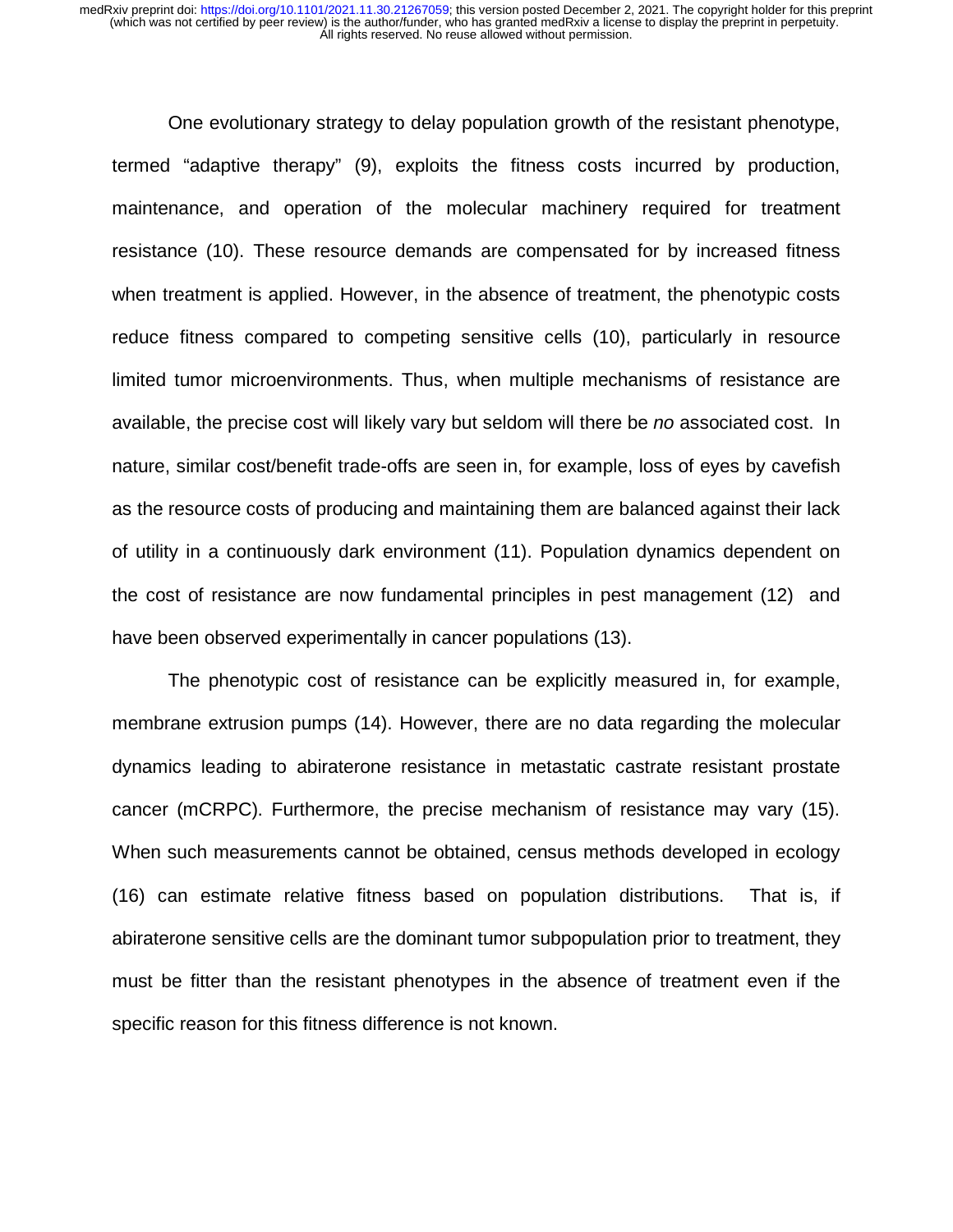Adaptive therapy (9, 17) limits application of treatment to produce a moderate decrease in tumor volume while explicitly retaining a significant population of treatment sensitive cancer cells. Following an initial response, treatment is withdrawn allowing the cancer populations to proliferate. But, in the absence of selection pressures from treatment, the sensitive cells have a fitness advantage and will proliferate at the expense of the resistant cells. Thus, when the tumor returns to its pre-treatment volume, the subpopulation distribution is similar allowing the initial therapy to remain effective.

Because adaptive therapy starts and stops treatment, it is conceptually similar to "intermittent therapy" trials in which men with castration sensitive metastatic prostate cancer (mCSPC) were randomized into continuous or intermittent androgen deprivation therapy (ADT) treatment using LNRH analogues. Neither regimen proved superior (18). Although trial design has similarities to the adaptive therapy protocol, we note it included 8 months of "induction therapy" with ADT and that intermittent dosing instituted only if the PSA reached < 4ng/ml. With computer simulations (19, 20), we have demonstrated these two requirements consistently reduce the sensitive population to near-extinction levels; producing the observed outcomes from the intermittent arm that are indistinguishable from continuous therapy. Similar limitations apply to a prior study that used intermittent ADT with fixed 8-month intervals (21). Model simulations showed that the intervals were too long and promoted the dominance of resistant cancer cells.

These analyses illustrate the potential value of trial design based on evolutionary first principles framed by mathematical models. Here we present such a trial. Computer simulations of the model were used to predict optimal trial design. Later, the same models could be evaluated and parameterized to patient specific data allowing for novel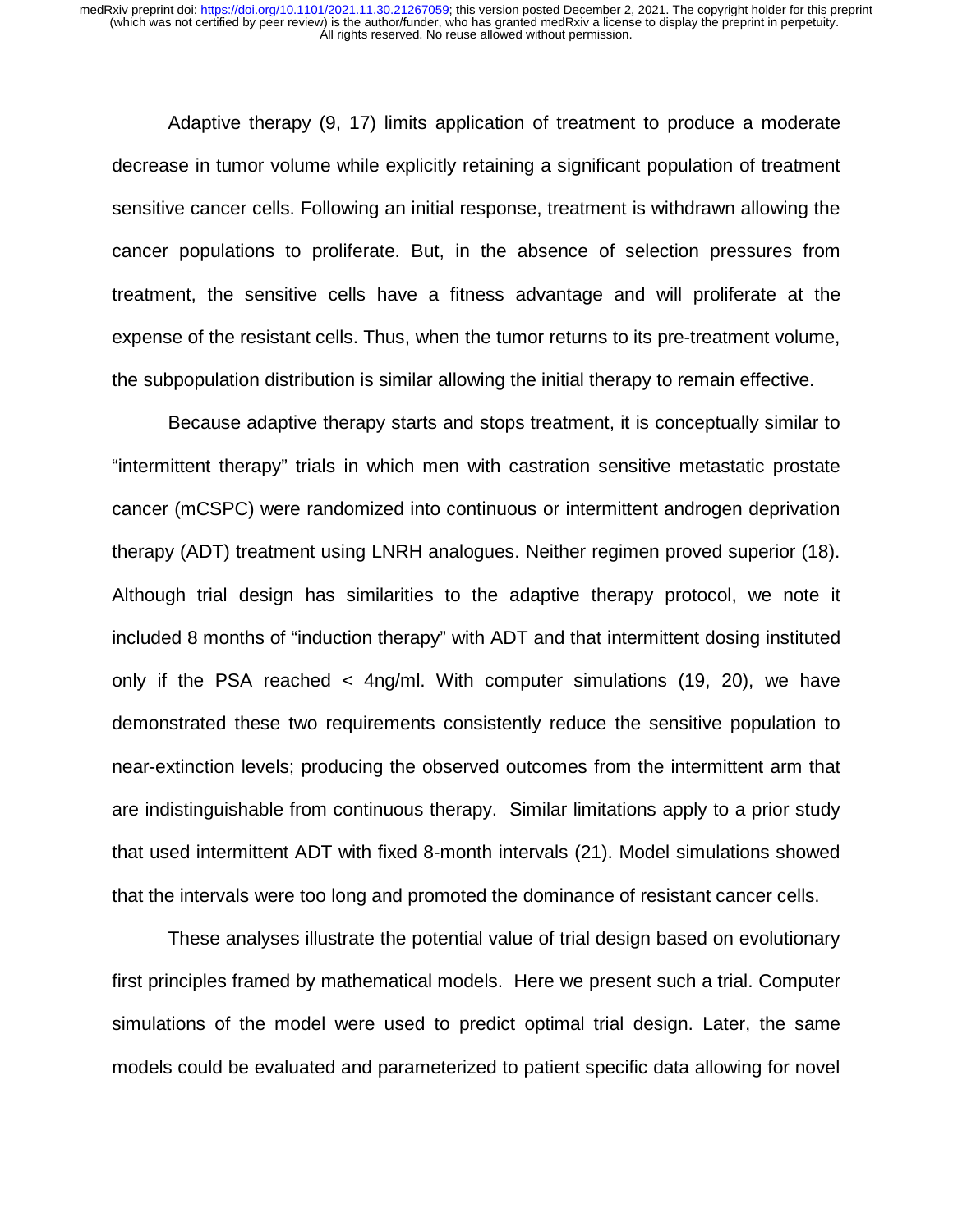approaches to trial analysis. Thus, longitudinal trial data and observed outcomes allow for refinement of pre-treatment parameter estimates. Simulations using the updated model can then be applied to each patient in the trial to analyze intratumoral evolutionary dynamics during treatment. Unlike conventional clinical trials, this approach allows both cohort and patient-specific analyses. Furthermore, the simulations critique trial design and performance thus providing guidance for alternative strategies and future investigations.

Thus, we hypothesize that formally integrating evolutionary dynamics into abiraterone treatment will delay proliferation of resistant cells prolonging TTP. Our trial objectives were twofold: 1. Test the underlying hypothesis in a small patient cohort. 2. Investigate a novel trial design in which protocol design is based on a mathematical model and analyzed through an iterative process in which trial data informs model parameter estimates and computer simulations from the updated model investigate intratumoral evolutionary dynamics in each trial patient.

Here we provide follow-up on an initial report submitted when the benefits of adaptive therapy compared to SOC treatment achieved statistical significance (17). However, at that time, we could only demonstrate the median time to progression was >27 months. We confirm the superiority of Adaptive Therapy over SOC. Additionally, we demonstrate how our multidisciplinary approach to treatment design and analysis provides novel patient-specific information that may reduce the need for large, expensive clinical trials.

### **Methods**

#### **Mathematical Models**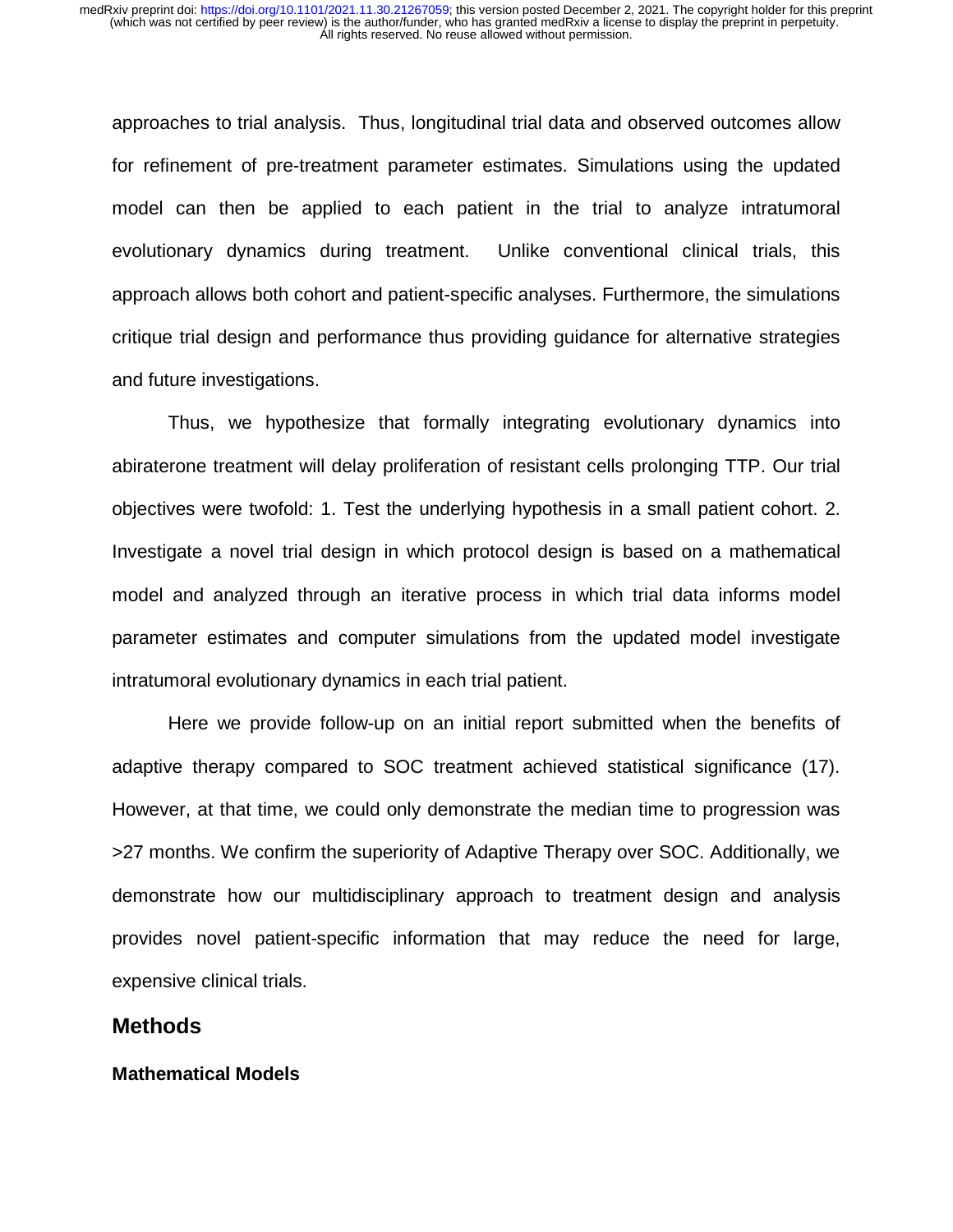#### Evolutionary subpopulations

The treatment protocol is based on a population model (17) that assumes three competing phenotypes: (i) TP cells have androgen receptors and upregulated CYP17A1 to produce testosterone – these are the primary target of abiraterone treatment; (ii)  $T+$ cells requiring exogenous androgen – these are the primary target of androgen deprivation therapy (ADT) but will proliferate in the presence of TP cells as the produced androgen diffuses through the tumor microenvironment; and (iii) T- cells that are androgen-independent and resistant to ADT and abiraterone.

We used Lotka-Volterra competition equations to model the interactions between the three cell types based on parameters for intrinsic growth rates,  $r_i$ , carrying capacities,  $K_i$ , and the matrix of competition coefficients,  $a_{ij}$ .

$$
\frac{dx_i}{dt} = r_i x_i \left( 1 - \frac{\sum_{j=1}^3 a_{ij} x_j}{K_i} \right)
$$

(1)

Since virtually all prostate cancers respond to ADT, we assumed T+ cells are the fittest population in the absence of any therapy. Fitness of TP and T- cells are diminished by the cost of resistance but cannot be directly measured. Since patients are included in the study only if their PSA declined by at least 50% after initial application of abiraterone, the TP cells are more prevalent than the T- cells. Applying the census methodology (16), we can estimate the TP cells are fitter than the T- cells prior to treatment. We assume that each phenotype produces roughly equal amounts of PSA, which may introduce error if this assumption is substantially violated.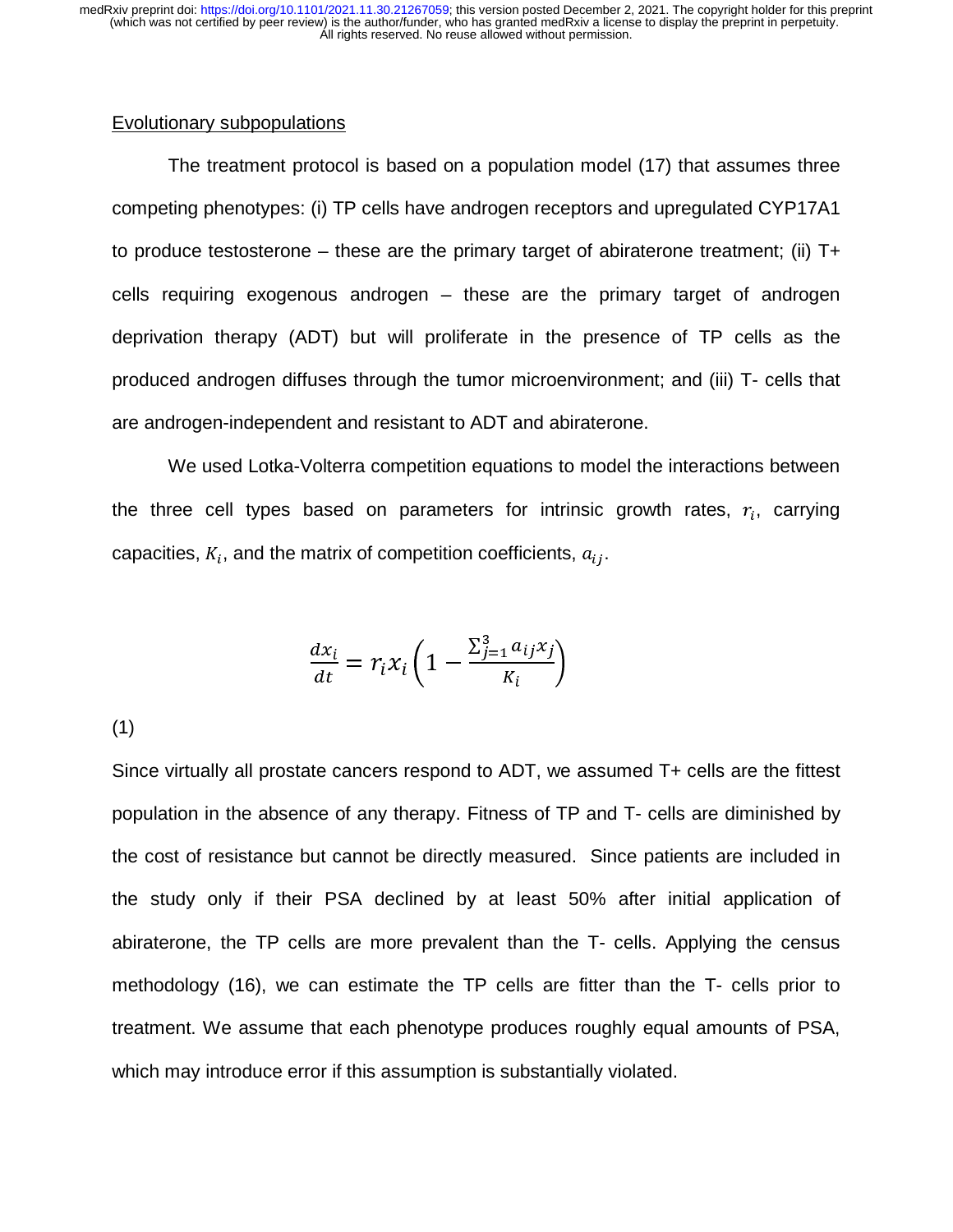Each competition coefficient  $(a_{ij})$  standardizes the competitive effect of an individual of type *j* on the per capita growth rate of type *i* in units of type *i*. In general, the value of the competition coefficient reflects the relative fitness of the populations. All  $a_{ii} = 1$ . If  $a_{ij} > 1$ , then inter-type competition is greater than intra-type; and vice-versa if  $a_{ij} < 1.$ 

We model therapy by having abiraterone reduce the carrying capacities of the TP and T+ cells, with no effect on T-. We assume that TP cells are either killed or quiescent during abiraterone treatment. Since abiraterone inhibits the production of testosterone by the TP cells, the T+ "cheater" population will have no source of testosterone and they too decline with abiraterone.

#### **Pilot clinical trial.**

This is a single institution investigator-initiated pilot study (NCT02415621) at the Moffitt Cancer Center, Tampa, Florida. The protocol was approved by central IRB and monitored by Moffitt Cancer Center's protocol monitoring committee. Details of the trial design have been previously published (17). Briefly, inclusion criteria were similar to phase III AA-302 trial (19) population except allowing ECOG 2 performance status (PFD), prior exposure to enzalutamide, Sipuleucel-T, and ketoconazole. Prior docetaxel was allowed if it was given during the castration sensitive phase. Patients on opioids for cancer-related pain were excluded. Patients could be enrolled in the study after achieving 50% or more decline of their pre-abiraterone PSA levels. Cohort size was designed to have sufficient statistical power to detect a 50% increase in TTP.

Each enrolled patient began on abiraterone (1000 mg by mouth daily) and prednisone (5 mg by mouth twice daily) until achieving a > 50% decline in their baseline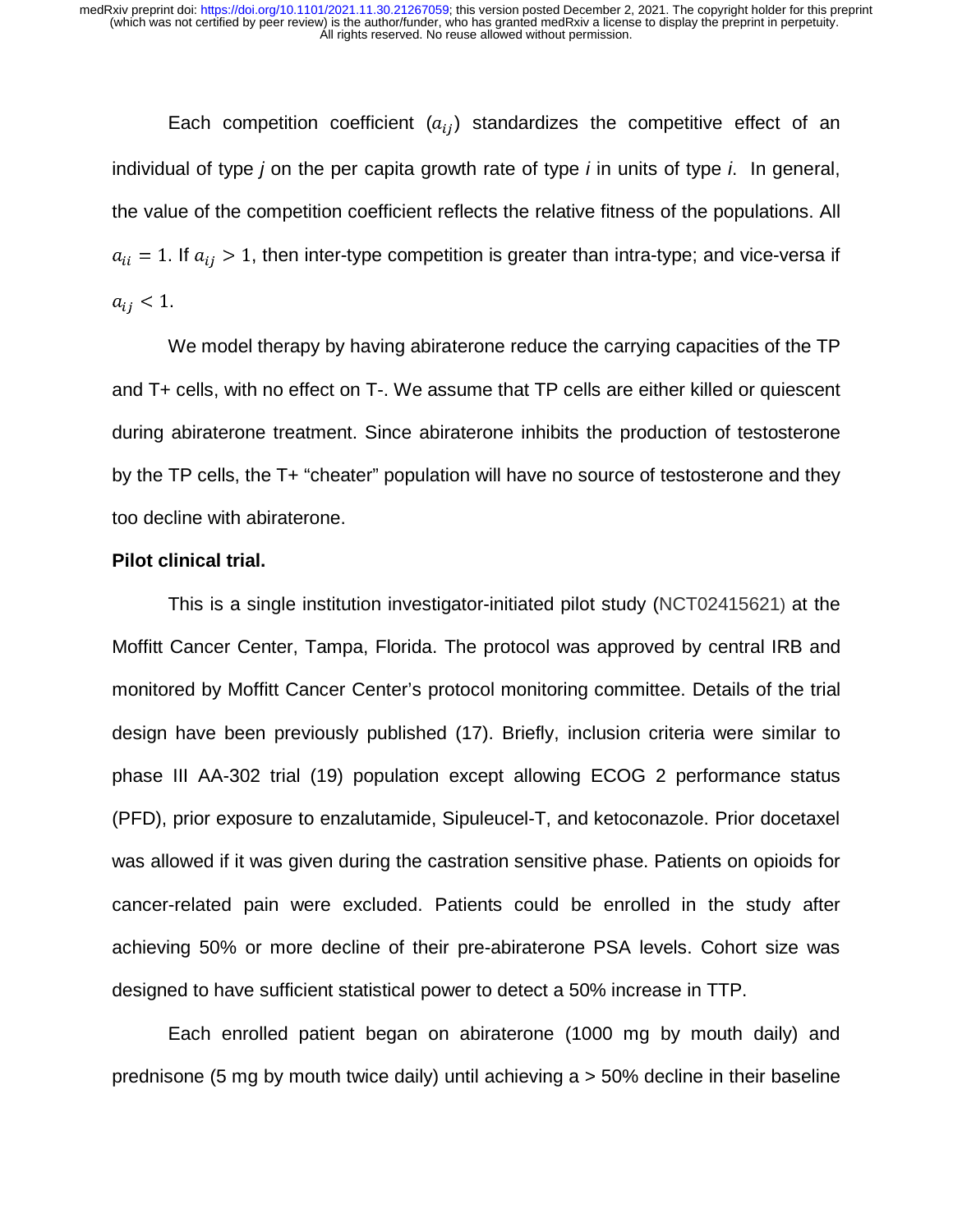levels of PSA pre-abiraterone. Upon achieving this decline, abiraterone therapy was suspended. Tumor regression or stability was confirmed by radiographic measurements.

Patients were monitored every 4-6 weeks with a lab (CBC, COMP, LDH and PSA) and clinic visit. Serum testosterone was not measured. Every 12 weeks, each patient received a bone scan, and a computed tomography (CT) of the abdomen and pelvis. Abiraterone plus prednisone were reinitiated when a patient's PSA increased to or above the pre-abiraterone PSA baseline. Abiraterone therapy was stopped again after the patient's PSA declined to > 50% of his baseline PSA. Each successive peak of PSA when abiraterone therapy was reinstated defined a complete cycle of adaptive therapy.

For patients who did not undergo surgical castration, GnRH analog treatment was continued to maintain castration levels of serum testosterone. Patients who did not achieve a 50% decline of their baseline PSA after restarting abiraterone remained on study until they developed radiographic progression while on abiraterone based on Prostate Cancer Working Group (PCWG) 2 criteria. Patients who developed radiographic progression while off abiraterone would restart abiraterone and remain on abiraterone until a partial response was noted in the measurable lesions and stable disease was noted in the non-measurable lesions in the repeat bone scan, and abdominal and pelvic CT. These subjects were then allowed to stop abiraterone and reenter the adaptive therapy cycles. Patients were followed until they developed radiographic progression or ECOG performance status deterioration while on abiraterone, whichever came first.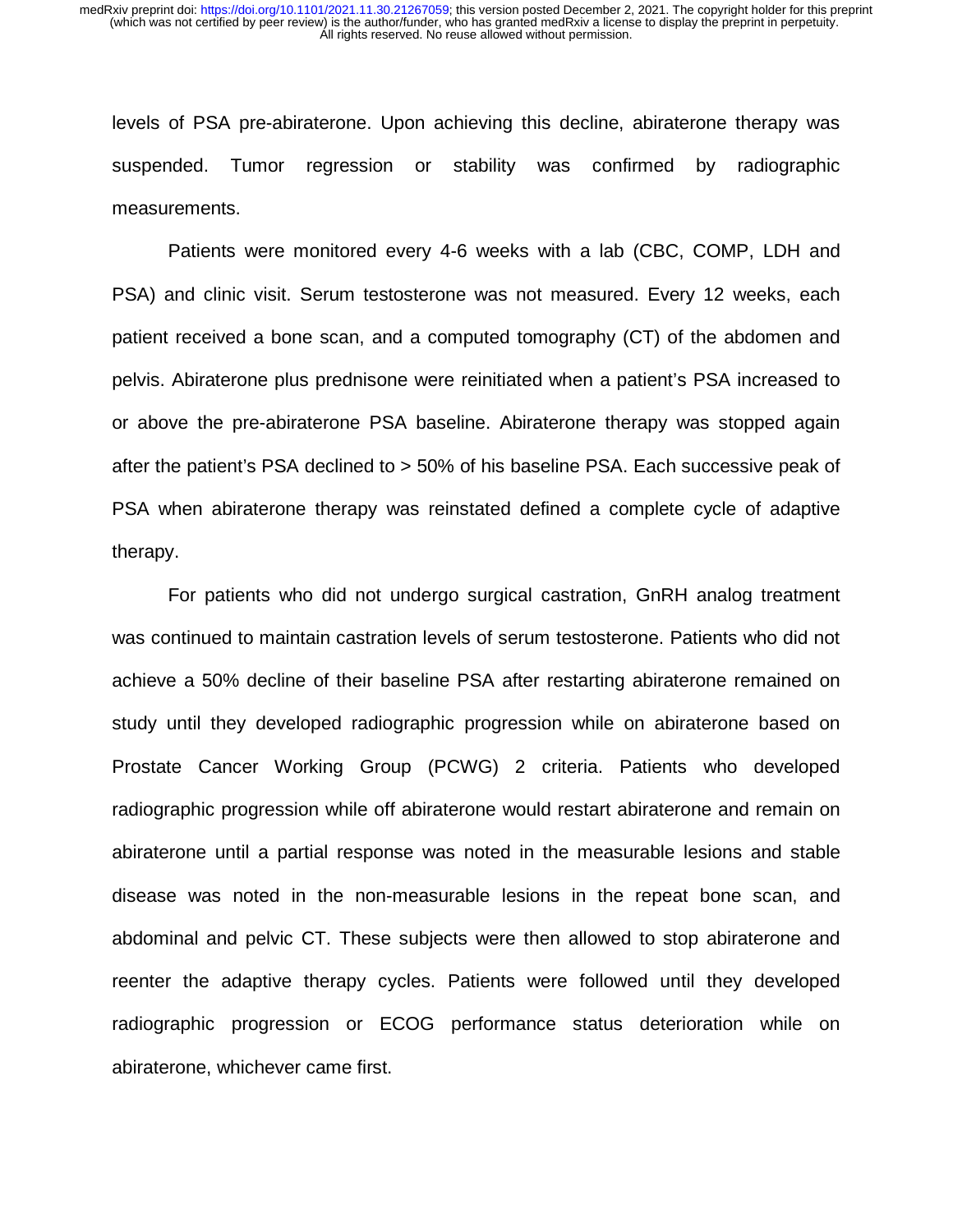#### Standard of Care Cohort

Sixteen patients who were treated with continuous abiraterone as the standard of care and met the eligibility criteria for our adaptive therapy were identified through chart review of mCRPC patients treated at Moffitt Cancer Center during the time of the study enrollment. The results of the trial cohort were compared to these patients treated with standard of care abiraterone dosing during the time of the trial. All patients fulfilled trial eligibility requirements (including a > 50% drop in PSA) and chose SOC treatment.

#### **Statistics**

To compare patient characteristics between the trial and SOC cohorts, we used Kruskall-Wallis non-parametric one-way ANOVAs (done with SYSTAT13). To compare progression free survivorship between the two cohorts we used the Mantel logrank test (done with SYSTAT13).

#### Data Availability

The data generated in this study are available within the article and its supplementary data files. The code used for analysing, parameter fitting and simulations of the Lotka-Volterra model is available upon request from the corresponding author.

## **Results**

#### Cohort Analysis

Twenty patients were accrued to the trial. One was lost to follow-up and three withdrew (one citing the psychological stress of changing treatments). In the 16 evaluable patients, the locations of metastases and initial Gleason Scores and pretreatment PSA values are well matched between both trial and standard of care (SOC) cohorts (**Supplemental Table 1)**: Gleason scores: Kruskal-Wallis test statistic of 0.088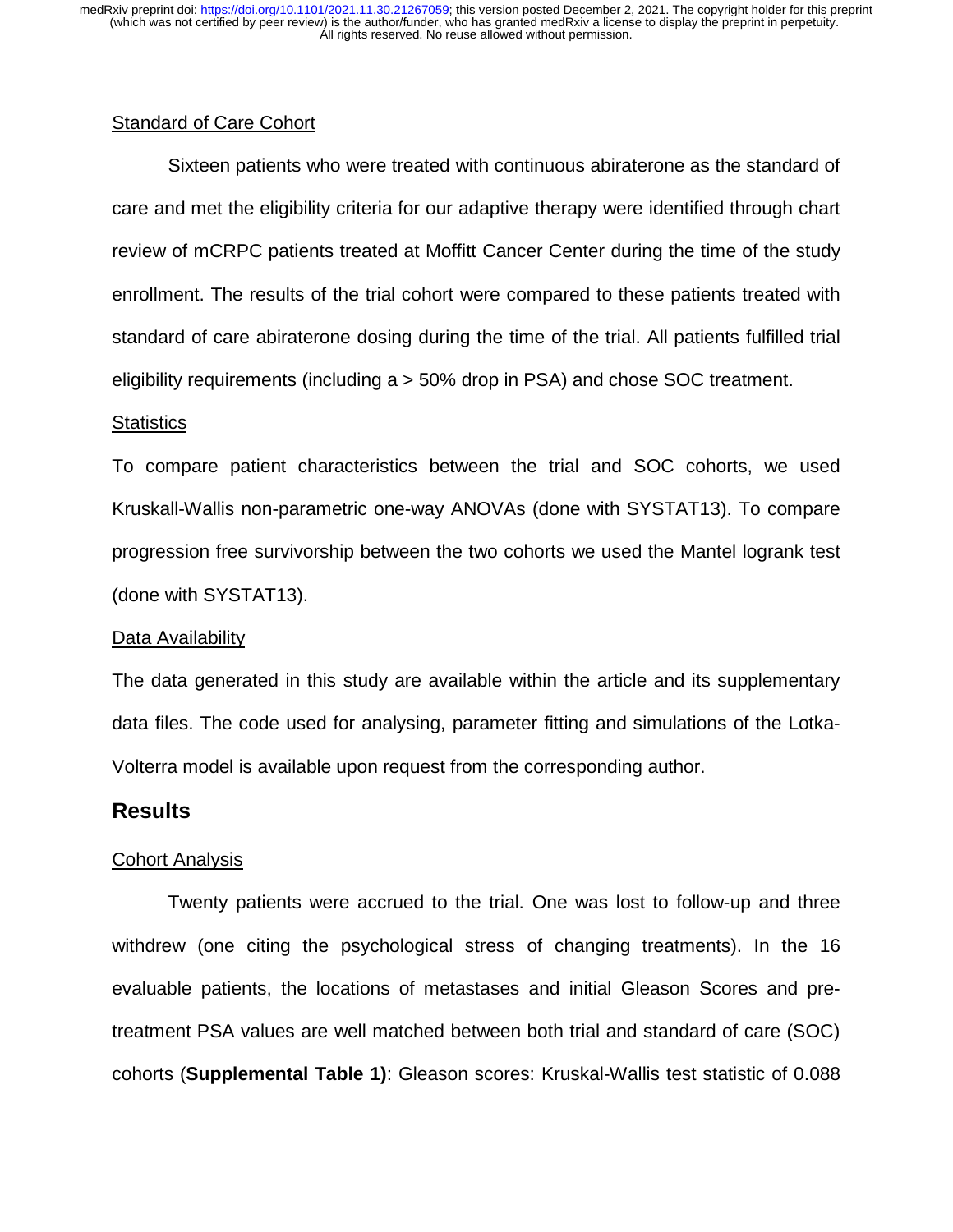with  $p = 0.767$  based on a Chi Square distribution,  $df = 1$ . Pre-treatment PSA levels: Kruskal-Wallis test statistic of 0.157 with  $p = 0.692$  based on a Chi Square distribution,  $df = 1$ .

This study was conducted before abiraterone was approved in the castration sensitive setting. None of the patients enrolled in the adaptive therapy trial or included in the historical control had received new hormonal agent (abiraterone, enzalutamide or apalutamide) or docetaxel in the castration sensitive setting. Abiraterone was the frontline therapy for mCRPC for most patients in each group expect a few patients received sipuleucel-T prior to abirateone.

Given patients enrolled in the study had more frequent PSA checks than the historical control arm, more patients in the study cohort had  $>$  50% PSA reduction within a month. The percentage of patient who had more than 50% PSA reduction within 2 months were similar 15/17 (88%) vs 12/16 (75%).

In a preliminary report, we found the median radiographic TTP could not be less than 27 months (22). Here, consistent with this and model predictions, evolution-based application of abiraterone significantly improved (Mantel logrank test, p<0.001) median radiographic TTP (**Figure 1**) in the adaptive therapy group (30.4 months) compared to the contemporaneous SOC group (14.3 months). All patients in the SOC group have progressed but 4 patients in the adaptive cohort remain on study with no evidence of imaging or symptomatic progression after >1800 days on trial and a median of 13 cycles per patient. Patients in the adaptive therapy group received an average abiraterone dosing rate (mg drug/patient/unit time) of 41% compared to SOC. That is, on average, the trial patients were not receiving abiraterone during 59% of their time on trial.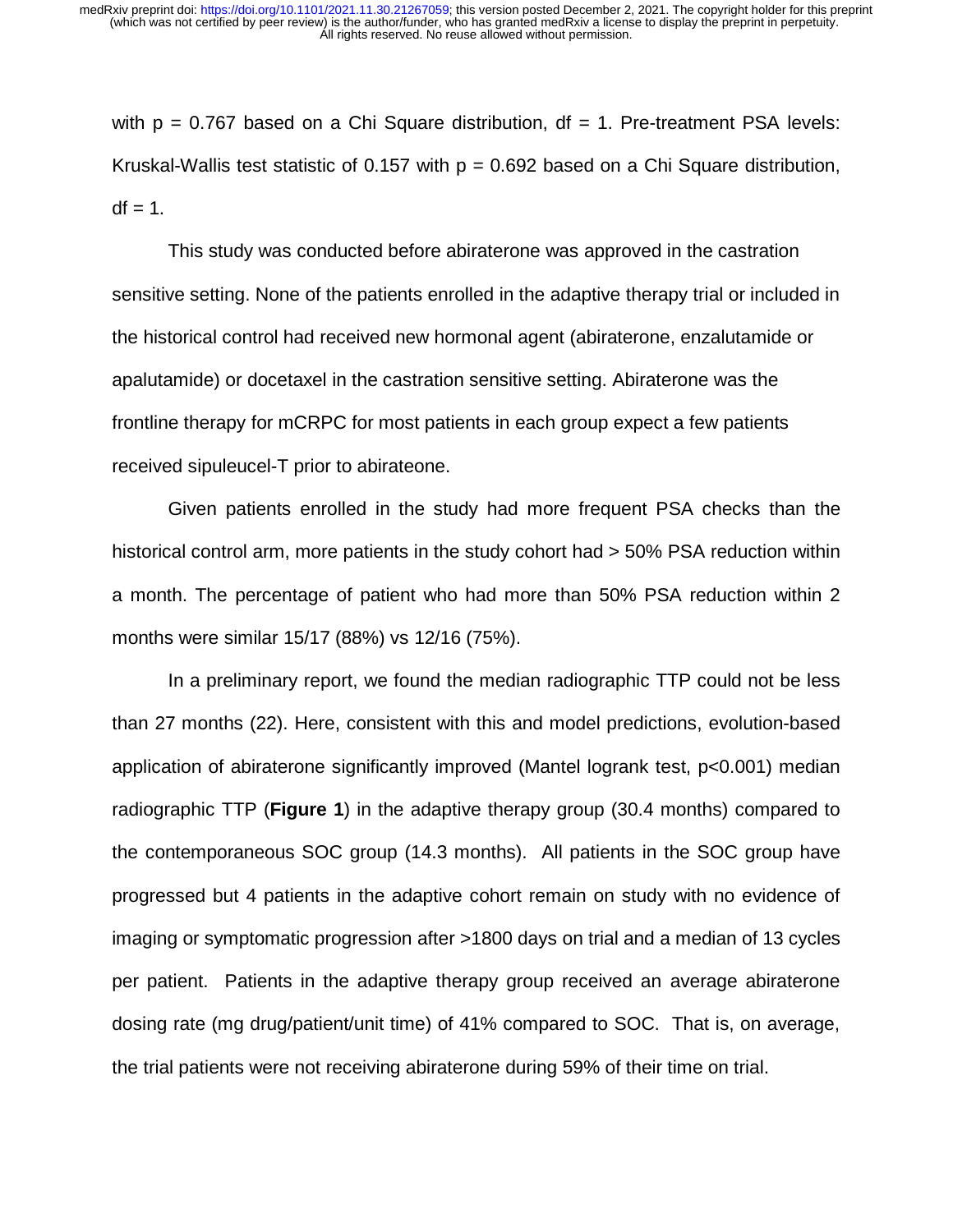#### Mathematical Analysis

 $\overline{ }$  Because ADT was continued during abiraterone therapy, we assumed that the T+ cell proliferation was linked exclusively to androgen production by the TP cells. That is, loss of TP cells would reduce intratumoral androgen concentrations necessitating a decline in the T+ population. Their linked fates allow us to reduce Equation 1 to a 2 species model with T- cells as the resistant population  $(X_R)$  and the TP and T+ cells as a combined sensitive population  $(X_S)$ . Population sizes correspond to overall tumor burden. We arbitrarily set the carrying capacity to 10000 so that Equation 1 becomes:

$$
s = \beta_{SC} r_S x_S \left( 1 - \frac{x_S + \alpha_{SR} x_R}{10000 - 9000} \right) \tag{2}
$$

$$
_{R} = \beta_{SC} r_{R} x_{R} \left(1 - \frac{x_{R} + \alpha_{RS} x_{S}}{10000}\right) \tag{3}
$$

Where  $r_{\scriptscriptstyle S}$  and  $r_{\!r}$  are the population growth rates (units of per day),  $\beta_{\scriptstyle{SC}}$  is a scaling factor, and  $\varnothing$  (value of 1 during abiraterone treatment and 0 during drug holidays) is the effect of abiraterone on the carrying capacity of the sensitive cells.

The rates of PSA increase in the SOC cohort prior to abiraterone treatment (i.e., during progression while treated with ADT) and PSA increase during off treatment periods in adaptive therapy cycles were used to estimate the range of growth rates for abiraterone sensitive population. The rates of PSA increase in the SOC cohort during progression while treated with abiraterone were used to estimate the range of growth rates for abiraterone resistant population. Sensitive cells were estimated to have significantly higher mean growth rate (0.0156 per day [population increase of 1.56% per day]) than that for resistant cells (0.0091 per day) (p<0.05) (**Supplemental Section 1**)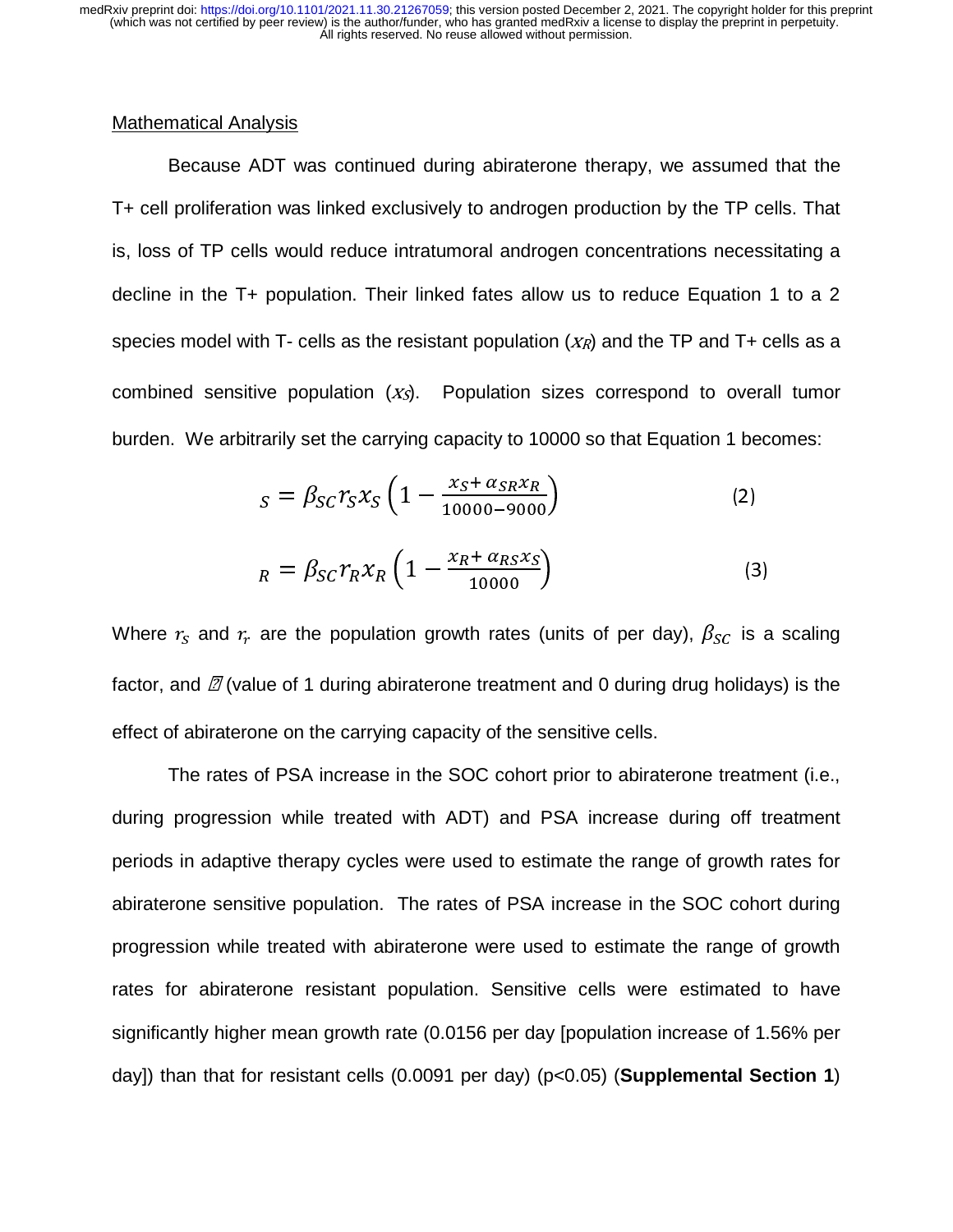in the absence of treatment. Both values are within the range observed in clinical cancers and the difference is consistent with our theoretical premise that resistance incurs a cost which decreases fitness and proliferation when therapy is not applied.

Adaptive therapy relies on evolutionary dynamics in which the sensitive population, due to its fitness advantage in the absence of therapy, reduces proliferation of the resistant population. That is, for the adaptive strategy to be successful, the negative effects of the sensitive population on the resistant population  $(\alpha_{RS})$  must be greater than effects of the resistant population on the sensitive one  $(\alpha_{SR})$ . To determine the value of  $\alpha_{RS}$ , we used constrained nonlinear multivariable optimization to estimate parameters by minimizing the least-squares difference between the output of the model and the actual patient data over the entire cohort (see **Supplemental Section 2**). As shown in **Figure 2**, the global minimum is found when  $\alpha_{RS} \approx 6$  (with  $\alpha_{SR} = 1$ ). For perspective, the ratio of the competition coefficient of a dominant species over a nondominant species in nature ranges from slightly above 1 to over 100 (23). Model ranges from slightly above 1 to over 100 (23). Model<br>col estimated  $\alpha_{RS}/\alpha_{SR}$  ratio to be less than 2. This change simulations prior to the protocol estimated  $\alpha_{\mathit{RS}}/\alpha_{\mathit{SR}}$  ratio to be less than 2. This change has considerable clinical significance. As shown in **Figure 3a**, if  $\alpha_R \alpha_{SR}$  <1, the sensitive population has no fitness advantage and adaptive therapy will provide little benefit. If  $\alpha_{R}g\alpha_{SR} = 2$ , the increasing size the sensitive population  $(x_S)$  following treatment cessation causes the resistant cells to  $(X_R)$  stop proliferating so that the population remains constant (**Figure 3a)**. Thus, at each cycle, the simulations predict the resistant population will increase slightly (that is the resistant population grows during treatment when the sensitive population declines so that it no longer exerts a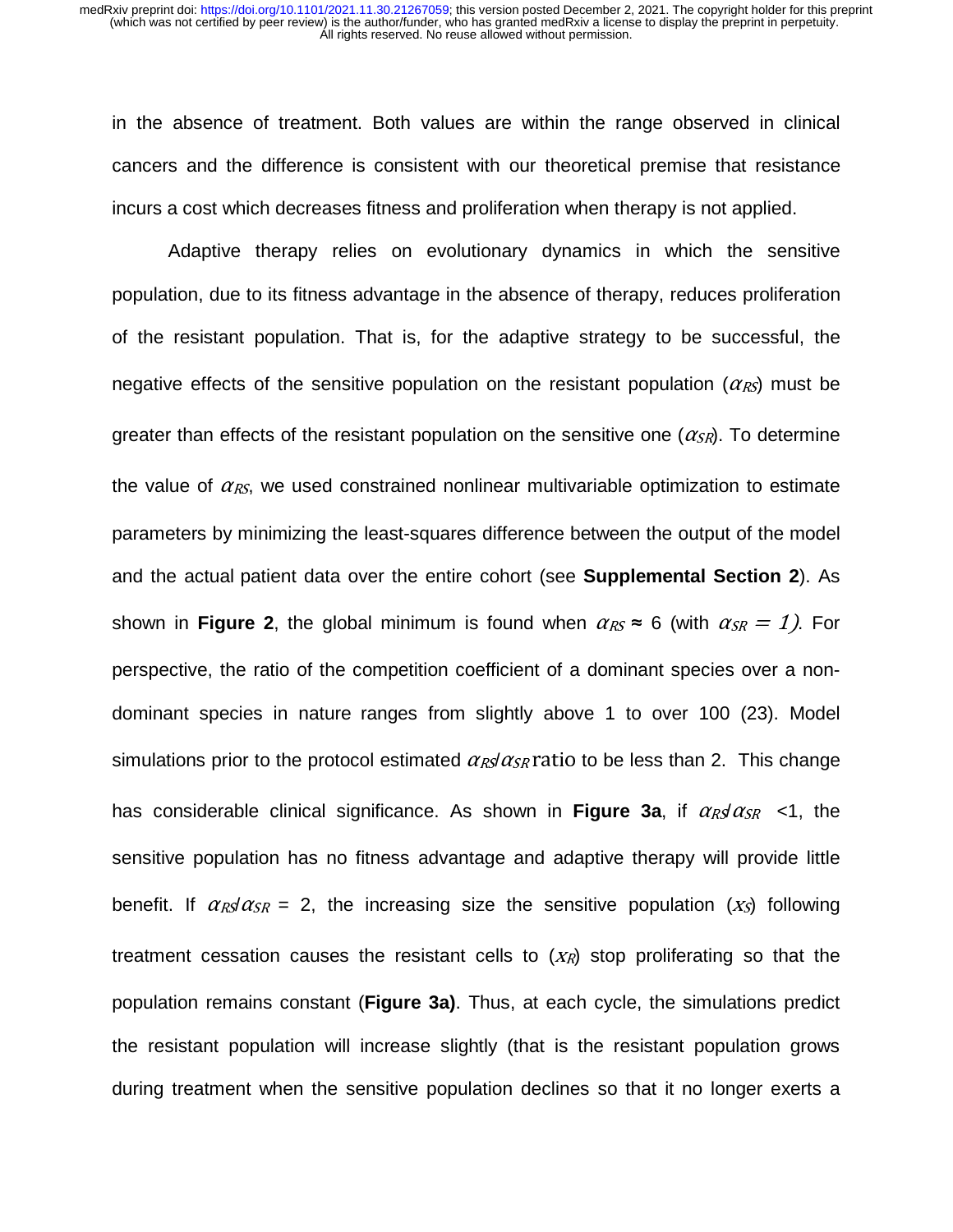negative influence) with each cycle. This will inevitably result in a threshold effect in which the resistant population takes control. However, for  $\alpha_{RS}/\alpha_{SR} = 6$  the simulations **(Figure 3b)** show that the increasing sensitive population  $(x<sub>s</sub>)$  after treatment cessation causes a substantial *decrease* in the size of the resistant population  $(X_R)$ . In fact, *simulations using the*  $\alpha$ *<sub>RS</sub>/α<sub>SR</sub> estimated from patient-specific longitudinal data show how 3 to 4 consecutive optimal treatment cycles will cause the resistant population to approach 0*.

The relative fraction of the resistant population at the time of initial abiraterone therapy is also estimated using the population dynamics under the calculated growth rates and optimized values for  $\alpha_{\mathit{RS}}$  and  $\beta_{\mathit{SC}}$  (**Supplemental Section 3**).

Comparing patient PSA to the best model fit in the 32 patients (**Supplemental Section 4**) allows several observations. First, there are just 6 parameters; two estimated from the rates of exponential increase during phases of therapy cycles and then set to the average values for all patients, two estimated from patient data and then fixed at the optimized values, and two allowed to vary to provide the best patientspecific fit. This prevents over-fitting the data and hence losing confidence in the statistical power of the fit.

Second, the fits are generally tight, but there are exceptions in the relatively poor fit to patients 1004, 1007, and C002. This suggests fixed model parameters (growth rates, scaling factor on growth rates, and competition coefficients) may vary in some patients. Alternatively, the serum PSA concentration may scale to population size differently in these patients. Relaxing any of these assumptions and refitting these three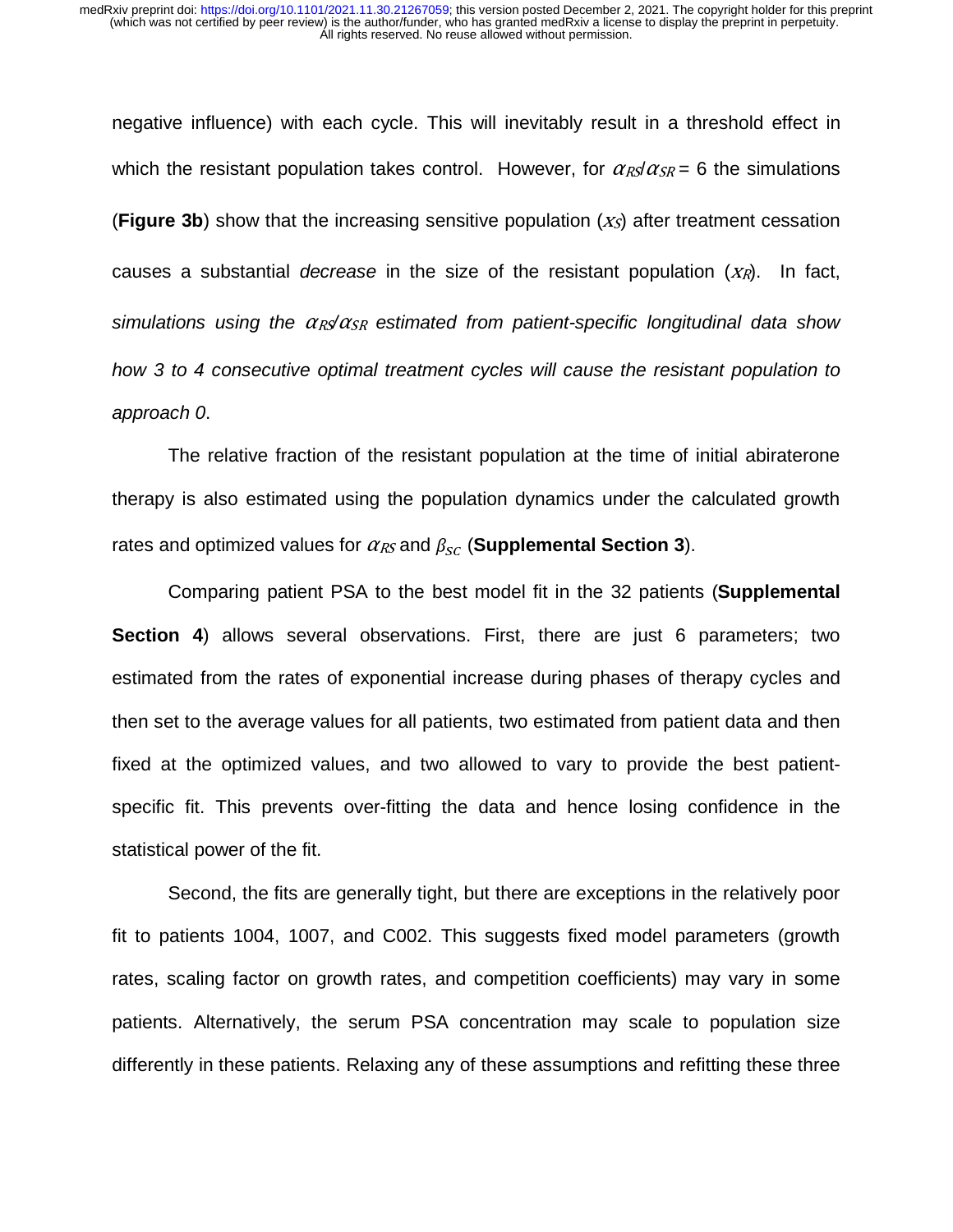patients with patient-specific parameter changes does improve the model fit, but at the cost of having to do the same for all patients and risking over-fitting.

#### Evolutionary dynamics in the adaptive and SOC subjects

As demonstrated in **Supplemental Figure 5**, mathematical estimates of pretreatment fractions of sensitive and resistant cells correlated with subsequent radiographic TTP in both cohorts. We find radiographic TTP was greater in the adaptive cohort for every level of the pre-treatment resistant population. Consistent with this, model simulations using the derived parameter estimates, confirm that all patients in the SOC cohort would have had improved outcomes using the current adaptive therapy protocol (**Figure 4, Supplemental Section 5).** Furthermore, no members of the adaptive cohort would have benefited from SOC dosing (**Supplemental Figure 5)**.

Once the model parameters were updated with longitudinal trial data, we conducted new simulations of every patient in both cohorts. In Figure 5, we demonstrate the key model prediction  $-3$  or 4 consecutive optimal cycles can reduce the population to near 0 – *is observed* in the 4 trial patients who remain in a stable cycling regime at >1800 days on treatment (**Figure 5**). In these patients, the PSA value of each cycle trough remains constant rather than steadily increasing due to step wise increases in the resistant population as predicted by the pre-trial simulations. *This discrepancy allows for a cautious conclusion that the resistant population has been greatly reduced and possibly eradicated.*

Why was tumor progression observed in most members of the adaptive therapy cohort? Computer simulations suggest that they were over-treated. While protocol design required monthly PSA levels, radiographic studies were limited to 3-month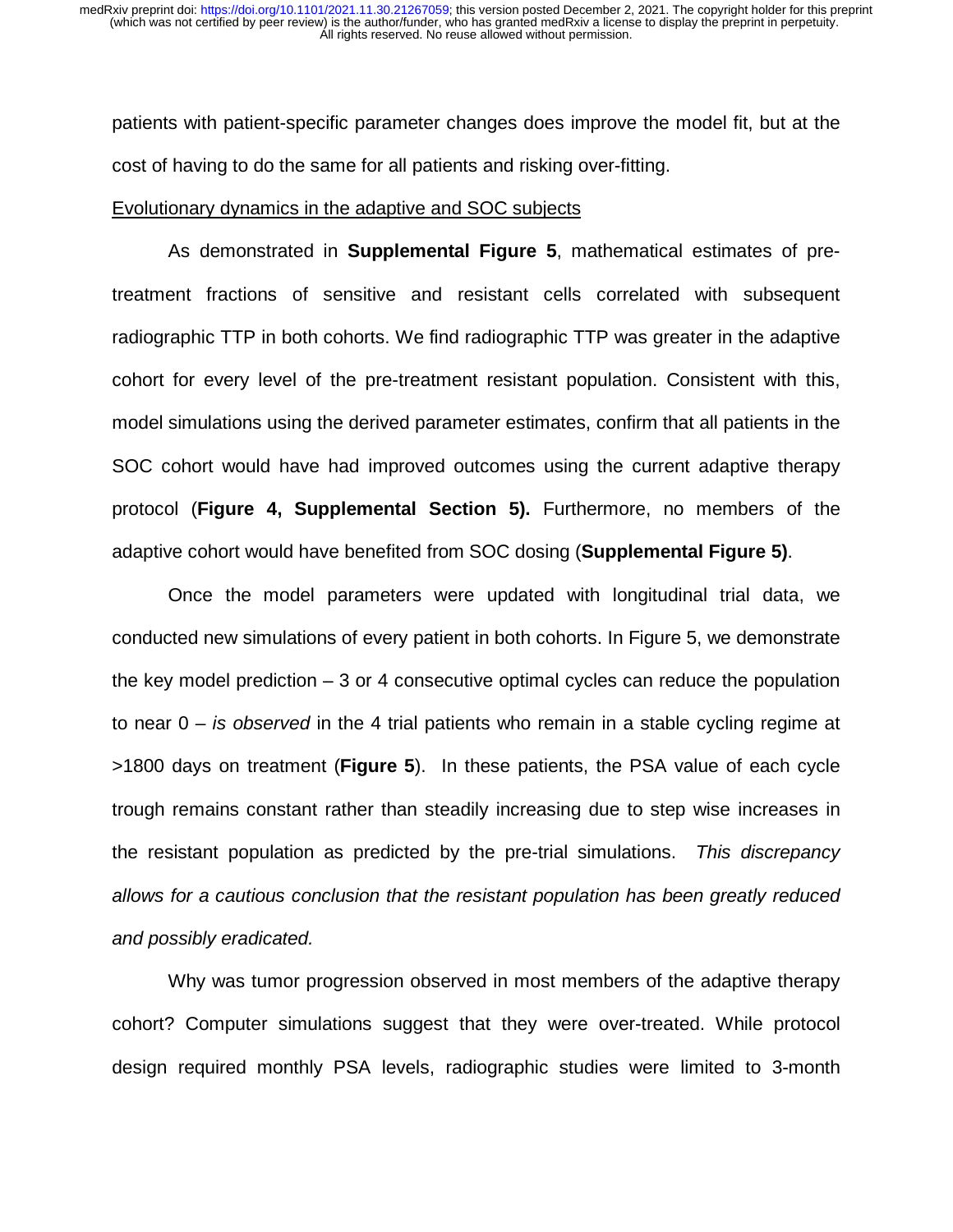intervals. As demonstrated in **Figure 6**, the protocol requirement for radiographic confirmation of response resulted in multiple weeks and even months in which patients remained on treatment even when the PSA was <10% of pretreatment values. Simulations suggest that this unintended, yet excessive, reduction of the sensitive population led to the proliferation and dominance of the resistant population.

## **Discussion and Conclusion**

Our results suggest cycling of sensitive cells, depending on key intra-tumoral evolutionary parameters, can maintain control of resistant cells often for prolonged time periods. More broadly, we present a conceptual model for trial design in which the treatment protocol is linked to predictions from a mathematical model. Here, analyses of trial results, in addition to traditional cohort outcomes, includes mathematical curve fitting of longitudinal data from individual patients to estimate key model parameters. Subsequently, computer simulations using the updated model can be applied to each patient to estimate the tumor evolutionary dynamics that led to the observed outcomes. Finally, computer simulations can examine alternative treatment strategies that would have produced better outcomes.

While this approach seemed successful in this pilot trial, it clearly must be validated in multiple other trials and include larger study cohorts. Furthermore, variable mechanisms of resistance can give rise to dynamics other than those observed in this relatively small cohort. In this study, for example, the patients received 3 different treatments (ADT, steroids, and abiraterone) but only abiraterone dosing was modulated. Thus, for example, intermittent dosing of steroids instead of or in addition to abiraterone is a potentially successful alternative strategy (24). We note these more complex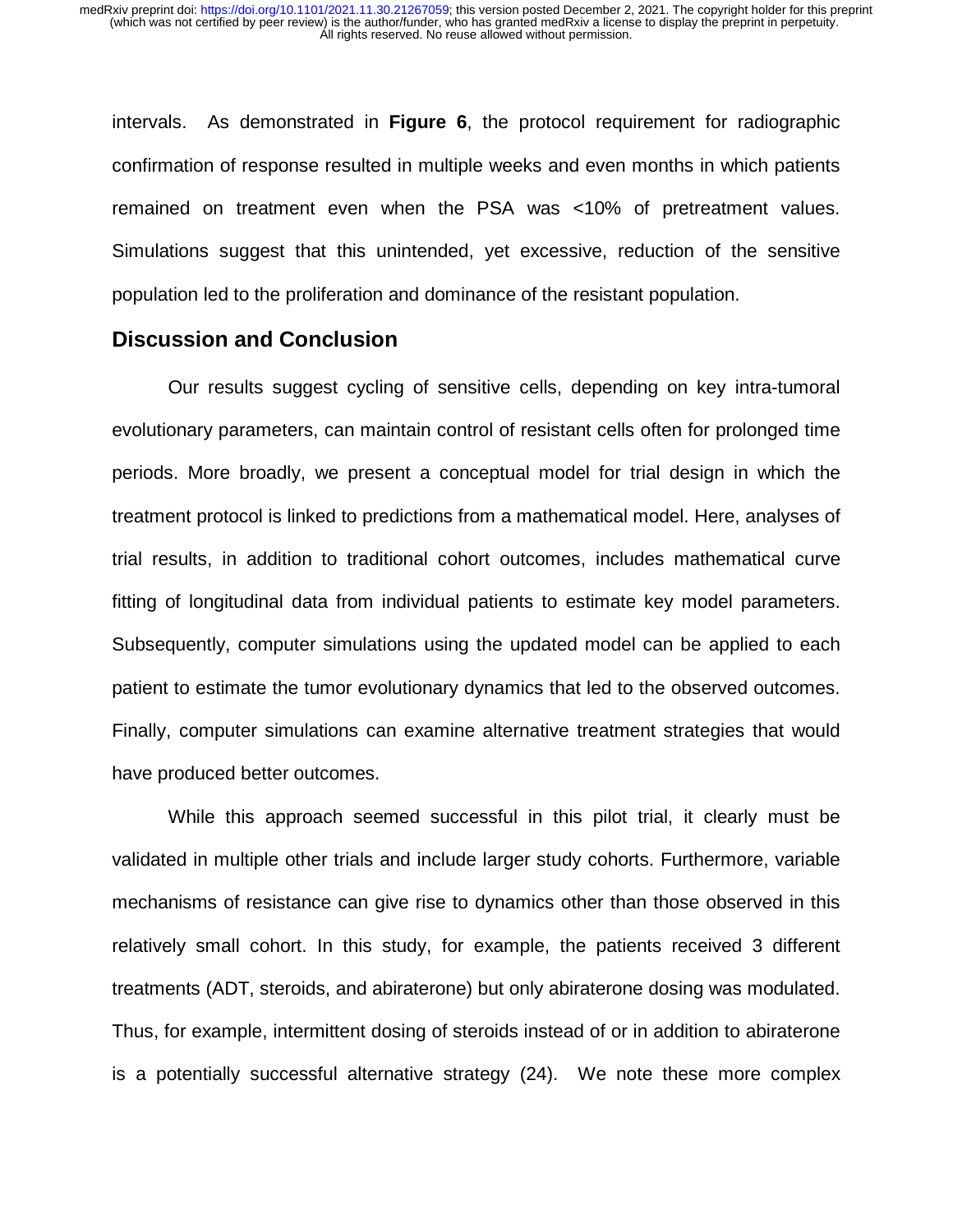strategies can and should be explored mathematically to identify optimal trial design. Lastly, adaptive dosing in prostate cancer treatment is enabled by a serum biomarker (PSA) that is a generally accurate metric of changing tumor burden within a patient (but not between patients). Other cancers that lack a serum biomarker will require clinical decisions to be made based on estimates of tumor volumes from imaging. This strategy has been used in animal experiments (13) but does add concerns regarding accuracy and cost in a clinical setting.

Nevertheless, acknowledging the above caveats, we demonstrate integration of evolution-based mathematical models into trial design significantly increased TTP in abiraterone therapy for mCRPC. Patients did not receive abiraterone, on average, during 59% of the trial period thus reducing potential toxicity and expense. While we did not use quality of life metrics to estimate these benefits, an economic analysis of the trial found an average cost reduction of \$50,000 per patient per year (25). The cohort size in this pilot study is relatively small, but we note the increase in TTP was highly statistically significant (p<0.001) compared to a contemporaneous cohort and historical data (26-28). Furthermore, as noted above, the use of mathematical models in trial design and analysis expands information that can be obtained from even small cohorts.

The "After Action Analysis (29)" computer simulations, using the updated parameter estimates from the longitudinal trial data, predicted every SOC patient would have benefited from the adaptive application of abiraterone, and no members of the adaptive cohort would have benefited from SOC dosing. Computer simulations also identified important flaws in the trial protocol. Because PSA sampling occurred at monthly intervals and imaging at 3-month intervals, the decision to end or restart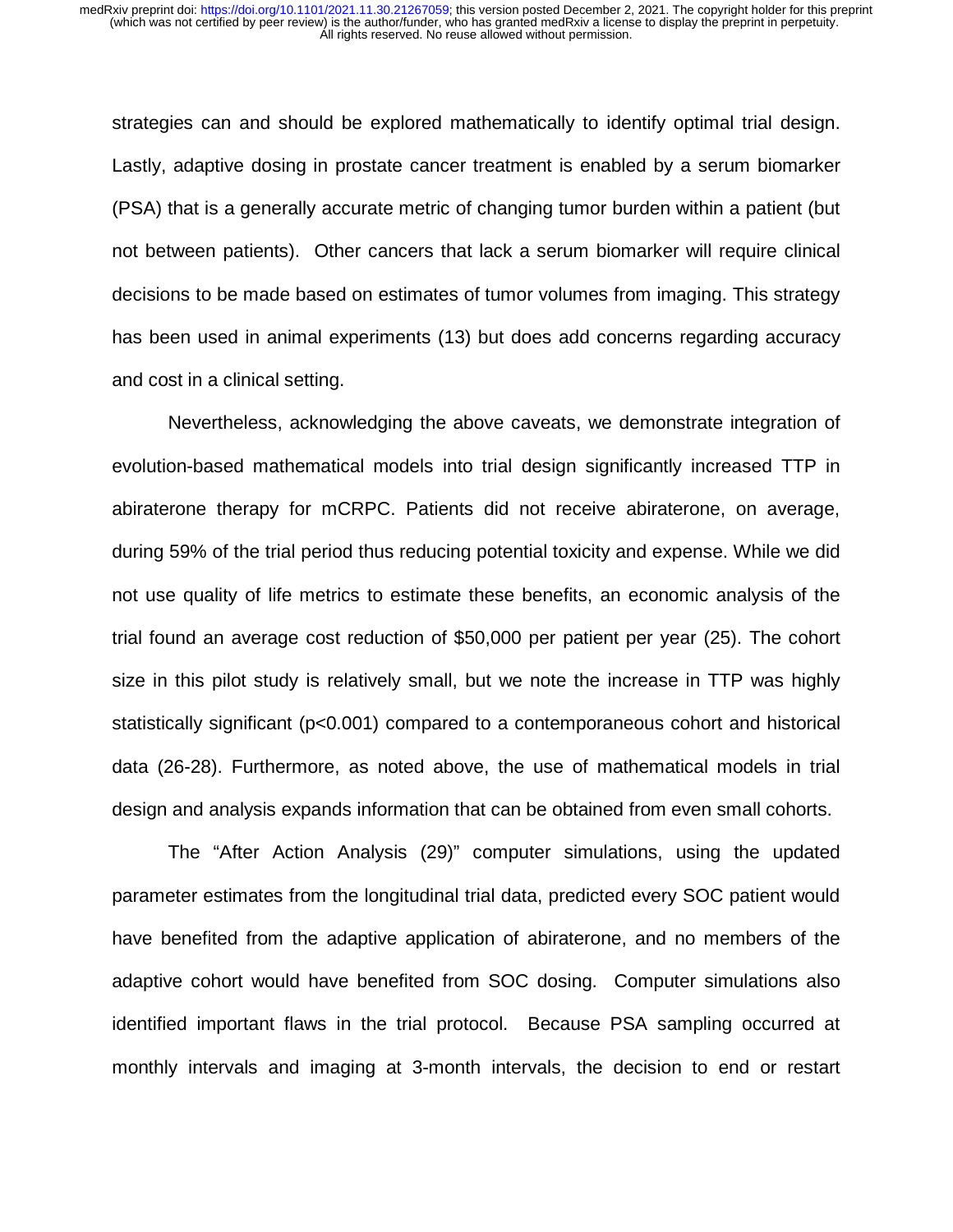therapy often occurred weeks or months after the PSA value had crossed the necessary threshold. Somewhat counterintuitively, simulations demonstrated that delay in restarting abiraterone as the PSA increased had little clinical effect but delays in withdrawing treatment often resulted in excessive reduction of the sensitive tumor population which significant reduced TTP. That is, by waiting too long for therapy withdrawal, the sensitive population was reduced below levels that could effectively suppress proliferation of the resistant population. In fact, computer simulations demonstrate optimal timing of abiraterone withdrawal over 3 to 4 cycles could reduce the resistant population to near extinction thus permitted long-term control in all trial patients. This unexpected prediction is supported by longitudinal data in 4 members of the adaptive therapy cohort who remain on stably cycling on trial after >5 years. We note this also demonstrates a potential therapeutic strategy to attempt tumor eradication. Future plans for adaptive therapy trials in prostate cancer include more rapid withdrawal of therapy when PSA crosses the 50% threshold and more extensive monitoring of intratumoral evolution using serum biomarkers including testosterone as well as circulating DNA for AR amplification, AR mutations, and CYP17a expression. Finally, we note that the models fundamentally address prostate cancer interactions with testosterone and, thus, any therapy related to androgen receptors and androgen production can be modeled using this approach.

#### **Acknowledgements**

We thank Dr. Robert Gillies for his helpful comment and critiques, the patients who participated in the trial, and the trial coordinators and clinic staff who facilitated the complicated protocol.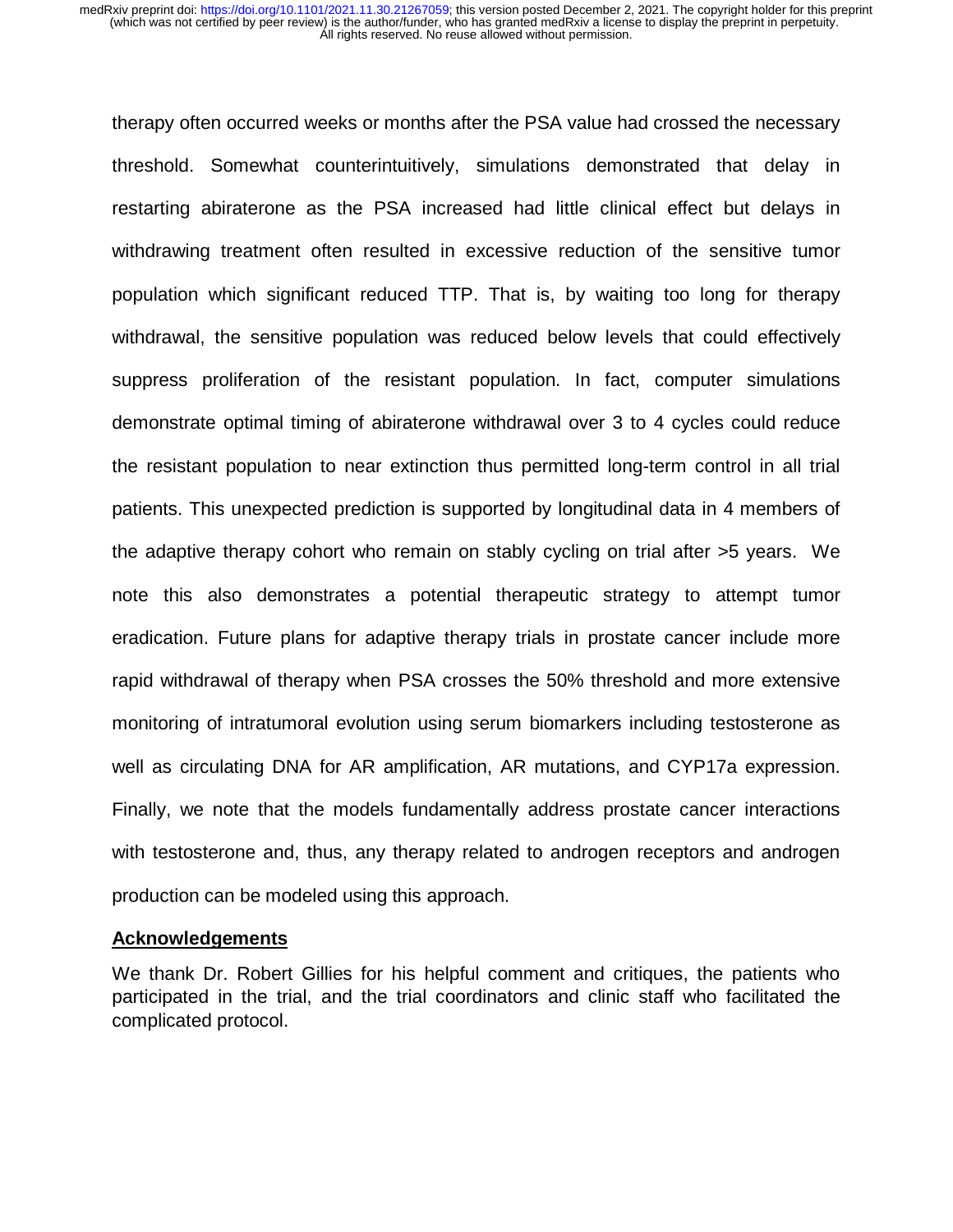## **References**

 $\ddot{\phantom{0}}$ 1. Sarmento-Ribeiro AB, Scorilas A, Goncalves AC, Efferth T, Trougakos IP. The emergence of drug<br>resistance to targeted cancer therapies: Clinical evidence. Drug Resist Updat. 2019;47:100646.<br>2. Vasan N, Baselga J, Hyman D

2. Vasan N, Baselga J, Hyman DM. A view on drug resistance in cancer. Nature.<br>2019;575(7782):299-309.<br>3. Vang X ZH. Chen X. Drug resistance and combating drug resistance in cancer

2019;575(7782):299-309.<br>3. Wang X ZH, Chen X. Drug resistance and combating drug resistance in cancer 3. Vang X ZH, Chen<br>2019;2:141-60.

2019;2:141-60.<br>4. Gatenby RA, Brown J, Vincent T. Lessons from applied ecology: cancer control using an evolutionary double bind. Cancer Res. 2009;69(19):7499-502.<br>2. Reed DR, Metts J, Pressley M, Fridley BL, Hayashi M, Is

Reed DR, Metts J, Pressley M, Fridley BL, Hayashi M, Isakoff MS, et al. An evolutionary framework for treating pediatric sarcomas. Cancer. 2020;126(11):2577-87.<br>6. McKee GJ. Pesticide resistance, population dynamics and invasive s

framework for treating pediatric sarcomas. Cancer. 2020;126(11):2577-87.<br>6. McKee GJ. Pesticide resistance, population dynamics and invasive species managemen framework for treating pediatric sarcomas. Sarcomas Cancer. 2020;2020;2020;2020;<br>6. McKee GJ. Pesticide resistance, population dynamics and invasive s<br>York: Nova Science Publishers; 2010. xix, 135 p. p. 6. York: Nova Science Publishers; 2010. xix, 135 p. p.<br>6. Matenby RA. Evolutionary approaches T. Governes M. Petenby R. Evolutionary approaches to prolong

progression-free survival in breast cancer. Cancer Res. 2012;72(24):6362-70.<br>8. Pewton PK, Ma Y. Nonlinear adaptive control of competitive release progression-free survival in breast cancer. Cancer Res. 2012;72(24):6362-70.<br>8. Newton PK, Ma Y. Nonlinear adaptive control of competitive release and chemotherapeutic

progression-free survival in breast and the set of the set of the set of the set of the set of the release resistance. Phys Rev E. 2019;99(2-1):022404.

8. Newton Province competies and competitive competitive release and chemotherapeutic<br>P. Gatenby RA, Silva AS, Gillies RJ, Frieden BR. Adaptive therapy. Cancer Res. 2009;69(11):4894 resistance. Phys Rev E. 2023, 2019<br>9. Gatenby RA, Silva AS, Gillies RJ, Friede<br>903. 9. Gatenby RA, Silva AS, Gillies RJ, Frieden BR. Adaptive therapy. Cancer Res. 2009;69(11):4894-<br>903. Szakacs G, Hall MD, Gottesman MM, Boumendjel A, Kachadourian R, Day BJ, et al. Targeting the

10.<br>Achil Achilles heel of multidrug-resistant cancer by exploiting the fitness cost of resistance. Chem Rev.<br>2014;114(11):5753-74.

2014;114(11):5753-74.<br>11. Gatenby RA, Gillies RJ, Brown JS. Of cancer and cave fish. Nat Rev Cancer. 2011;11(4):237-8.<br>12. LE. E. Integrated pest management (IPM): definition, historical devlopment and implementa<sup>.</sup>

2014;12012:07<br>11. Gatenby RA, Gil<br>12. LE. E. Integrated 12. LE. E. Integrated pest management (IPM): definition, historical devlopment and implementat<br>and the other IPM. Pest Management Science. 2006;62:787-9.

and the other IPM. Pest Management Science. 2006;62:787-9.<br>13. LET. Enriquez-Navas PM, Kam Y, Das T, Hassan S, Silva A, Foroutan P, et al. Exploiting evolutionary 13. Laniquez-Navas PM, Kam Y, Das T, Hassan S, Silva A, Fo<br>principles to prolong tumor control in preclinical models of bre 13. Enriquez-Navas PM, Kam Y, Das P, Massan S, Silva A, P P, Balanc, Sci Transl Med.<br>principles to prolong tumor control in preclinical models of breast cancer. Sci Transl Med.<br>2016;8(327):327ra24.

2016;8(327):327ra24.<br>14. Shen F, Chu S, Bence AK, Bailey B, Xue X, Erickson PA, et al. Quantitation of doxorubicin uptake, 14. Shen F, Chu S,<br>efflux, and modulatior efflux, and modulation of multidrug resistance (MDR) in MDR human cancer cells. J Pharmacol Exp Ther.<br>2008;324(1):95-102. 2008;324(1):95-102.<br>15. Pal SK, Patel J, He M, Foulk B, Kraft K, Smirnov DA, et al. Identification of mechanisms of

2009;224(2):2009;200<br>15. Pal SK, Patel<br>resistance to treatme 15. Pal Sk , Pal Sk, Pal Sk, Pal Sk, Pal Sk, Pal Sk, Pal Sk, Pal Sk, Pal Sk, Pal Sk, Pal Sk, Pal Sk, Pal Sk, Pal<br>Prostate cancer (CRPC). Cancer. 2018;124(6):1216-24.

prostate cancer (CRPC). Cancer. 2018;124(6):1216-24.<br>16. Pfister C. Estimating Competition Coefficients from Census Data: A Test with Field Manipulations of Tidepool Fishes. The American Naturalist. 1995;146(2):271-91.<br>17. Zhang J. Cunningham JJ. Brown JS. Gatenby RA. Integratir

Zhang J, Cunningham JJ, Brown JS, Gatenby RA. Integrating evolutionary dynamics into treatment of metastatic castrate-resistant prostate cancer. Nat Commun. 2017;8(1):1816.<br>18. Hussain M. Tangen CM. Berry DL. Higano CS. Crawford ED. Liu G. et al. Intermitten

Hussain M, Tangen CM, Berry DL, Higano CS, Crawford ED, Liu G, et al. Intermittent versus treatment of metastatic castratic castratic process cancer. The communication of the state of 18.<br>18. Hussain M, Tangen CM, Berry DL, Higano CS, Crawford ED, Liu G, et al. Intermittent<br>continuous androgen deprivation in pr 18. Hussain M, Tangen CM, Berry Depthaline Commercially Commercial Continuous androgen deprivation in prostate cancer. N Engl J Med. 2013;368(14):1314-25.<br>19. Cunningham JJ. A call for integrated metastatic management. Nat

commedia androgen deprivation in processes cancer. Tangle in each process cancer. The Cunningham JJ, A call for integrated metastatic management. Nat Ecol Evol. 2019;3<br>20. Cunningham JJ, Brown JS, Gatenby RA, Stankova K. O 20. Cunningham JJ, Brown JS, Gatenby RA, Stankova K. Optimal control to develop therapeutic<br>strategies for metastatic castrate resistant prostate cancer. J Theor Biol. 2018;459:67-78. 20. Cunningham JJ, Brown JS, Gatenby RA, Stankova K. Optimal control to develop therapeutic statenes in the st<br>strategies for metastatic castrate resistant prostate cancer. J Theor Biol. 2018;459:67-78. strategies for metastatic castrate resistant prostate cancer. J Theor Biol. 2018;459:67-78.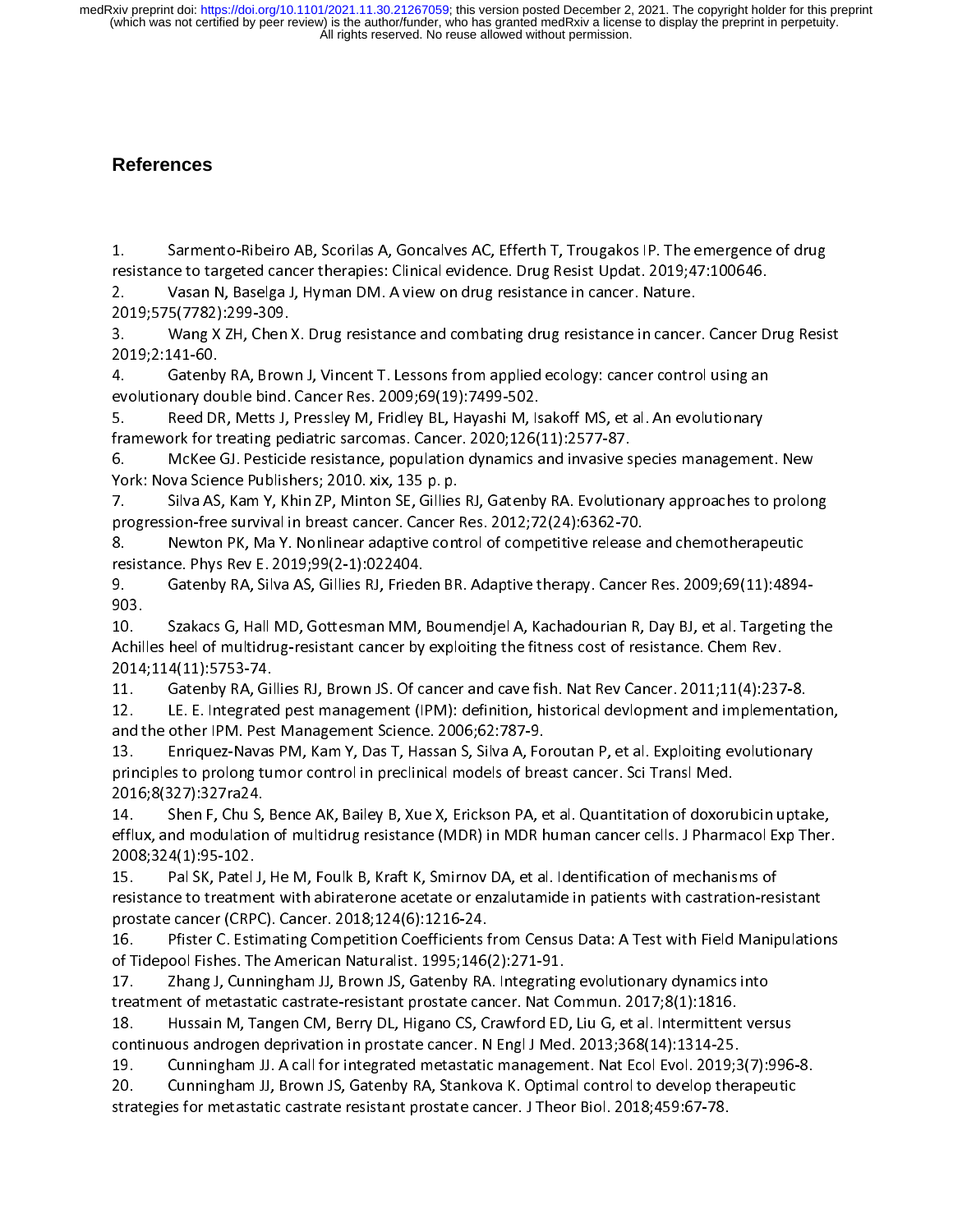21. Crook JM, O'Callaghan CJ, Duncan G, Dearnaley DP, Higano CS, Horwitz EM, et al. Intermittent<br>androgen suppression for rising PSA level after radiotherapy. N Engl J Med. 2012;367(10):895-903.<br>22. Zhang JS FM, Brown JS,

androgen suppression for rising Perrossion for readering procession for each contract represent of<br>22. Thang JS FM, Brown JS, Gatenby RA. Integrating evolutionary dynamics into treatment of<br>metastatic castrate-resistant pr metastatic castrate-resistant prostate cancer (mCRPC): Updated analysis of the adaptive abiraterc<br>(abi) study (NCT02415621). Journal of Clinical Oncology. 2019;37(15\_suppl):5041-041.

(abi) study (NCT02415621). Journal of Clinical Oncology. 2019;37(15\_suppl):5041-041.<br>23. Inouye B. Estimating competition coeffcients: strong competition among three<br>frugivorous flies. Oecologia. 1999;120:588-94. (absorber 23. Inouye B. Estimating competition coeffcients: strong competition among three species of<br>1999;120:588-94.<br>24. Fenioux C. Louvet C. Charton E. Rozet F. Ropert S. Prapotnich D. et al. Switch from abirater

Fenioux C, Louvet C, Charton E, Rozet F, Ropert S, Prapotnich D, et al. Switch from abiraterone Frught flies. The control of the control of the control of the plus prednisone to abirate one plus dexamething plus prednisone to abiraterone plus dexamethasone at asymptomatic PSA progression in patients with<br>metastatic castration-resistant prostate cancer. BJU Int. 2019;123(2):300-6. metastatic castration-resistant prostate cancer. BJU Int. 2019;123(2):300-6.<br>25. Mason NT, Burkett JM, Nelson RS, Pow-Sang, JM, Gatenby RA, Kubal T, Peabody JW, Letson

metastatic castration-resistant prostate cancer. Both and 2019;2019;2019;2019;201<br>25. Mason NT, Burkett JM, Nelson RS, Pow-Sang, JM, Gatenby RA, Kub.<br>GD, McLeod HL, Zhang, J. Budget Impact of Adaptive Abiraterone Therapy f 25. Mason Mason Nelson, Mason NT, Power Magnett, Partis, Peartis, Angleson, Power and Sang<br>GD, McLeod HL, Zhang, J. Budget Impact of Adaptive Abiraterone Therapy for Castrate-Resistant<br>Prostate Cancer. European Urology. 20 Prostate Cancer. European Urology. 2019; In Press.<br>26. Payan CJ, Smith MR, Fizazi K, Saad F, Mulders PF, Sternberg CN, et al. Abiraterone acetate plus

prednisone versus placebo plus prednisone in chemotherapy-naive men with metastatic castrationresistant prostate cancer (COU-AA-302): final overall survival analysis of a randomised, double-blind, placebo-controlled phase 3 study. Lancet Oncol. 2015;16(2):152-60.<br>27. Payan CJ, Smith MR, de Bono JS, Molina A, Logothetis CJ, de S

Ryan CJ, Smith MR, de Bono JS, Molina A, Logothetis CJ, de Souza P, et al. Abiraterone in placebo-controlled phase 3 study. Lancet Oncol. 2016.<br>27. Pilot Ryan CJ, Smith MR, de Bono JS, Molina A, Logothetis CJ, de S<br>metastatic prostate cancer without previous chemotherapy. N Engl J

metastatic prostate cancer without previous chemotherapy. N Engl J Med. 2013;368(2):138-48.<br>28. Ryan CJ, Smith MR, Fong L, Rosenberg JE, Kantoff P, Raynaud F, et al. Phase I clinical trial 28. Paran CJ, Smith MR, Fong L, Rosenberg JE, Kantoff P, Raynaud F, et al. Phase I clinical tria<br>CYP17 inhibitor abiraterone acetate demonstrating clinical activity in patients with castration-re 22. Ryan Ey, Shamman, Fong L, Rosenberg L, Roman P, Rosenberg Je, Rosenberg II. Phase I clinical trial of the<br>CYP17 inhibitor abiraterone acetate demonstrating clinical activity in patients with castration-resistant<br>prosta CYP11 inhibitor abilitor activity activity activity in patients with castrating constate dancer who received prior ketoconazole therapy. J Clin Oncol. 2010;28(9):1481-8.<br>29. Stankova K, Brown JS, Dalton-WS, Gatenby RA. Opt

process cancer who received prior here conclude therapy. J Chin Phrem 2021, 2010.<br>29. Stankova K, Brown JS, Dalton WS, Gatenby RA. Optimizing Cancer Treatment Using<br>Theory: A Review. JAMA Oncol. 2019;5(1):96-103. 29. Stankova K, Brown JS, Dalton WS, Gatenby<br>Theory: A Review. JAMA Oncol. 2019;5(1):96-103. Theory: A Review. Jamaic Conclusion 2019;5(1):96-103.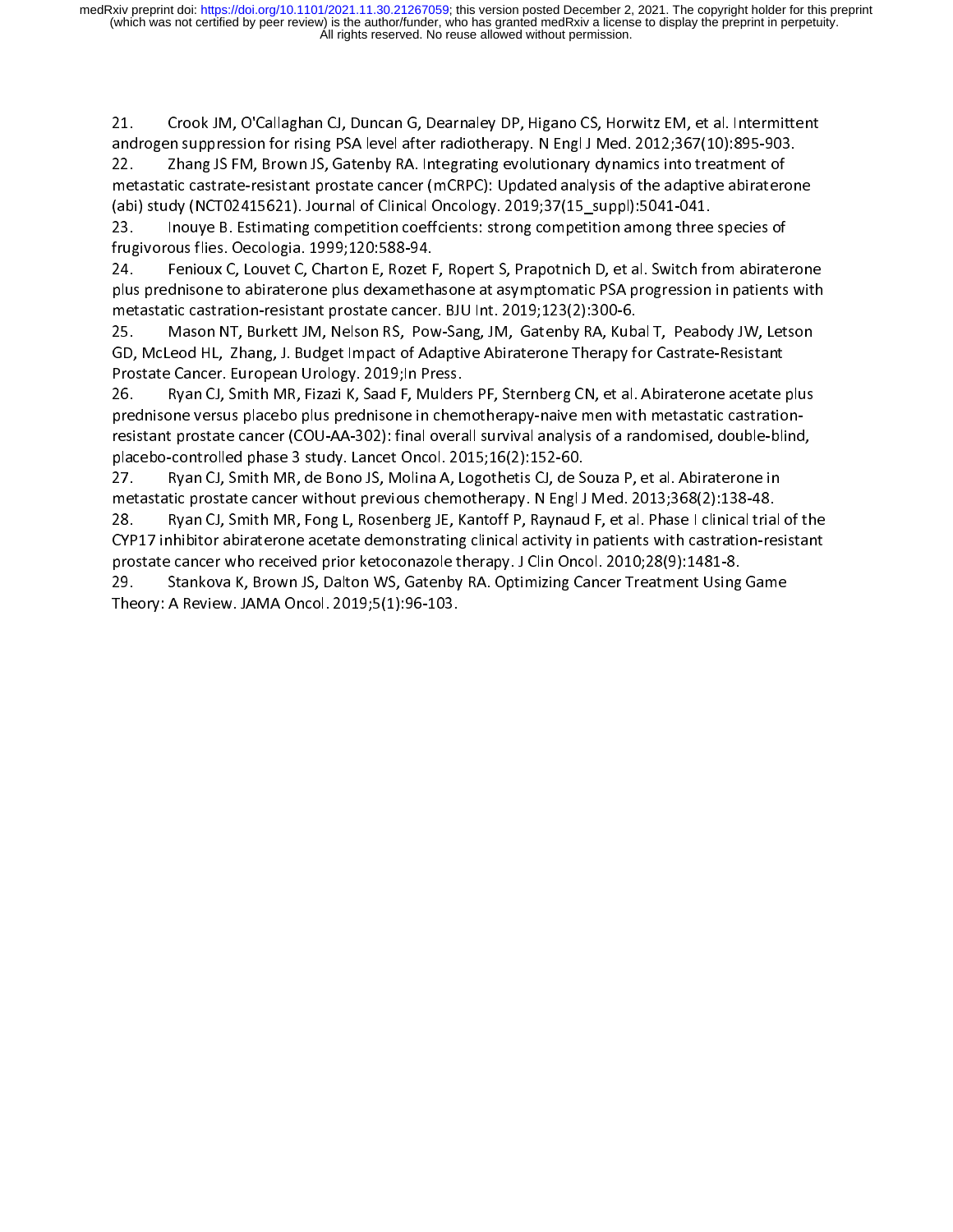# **Figures**

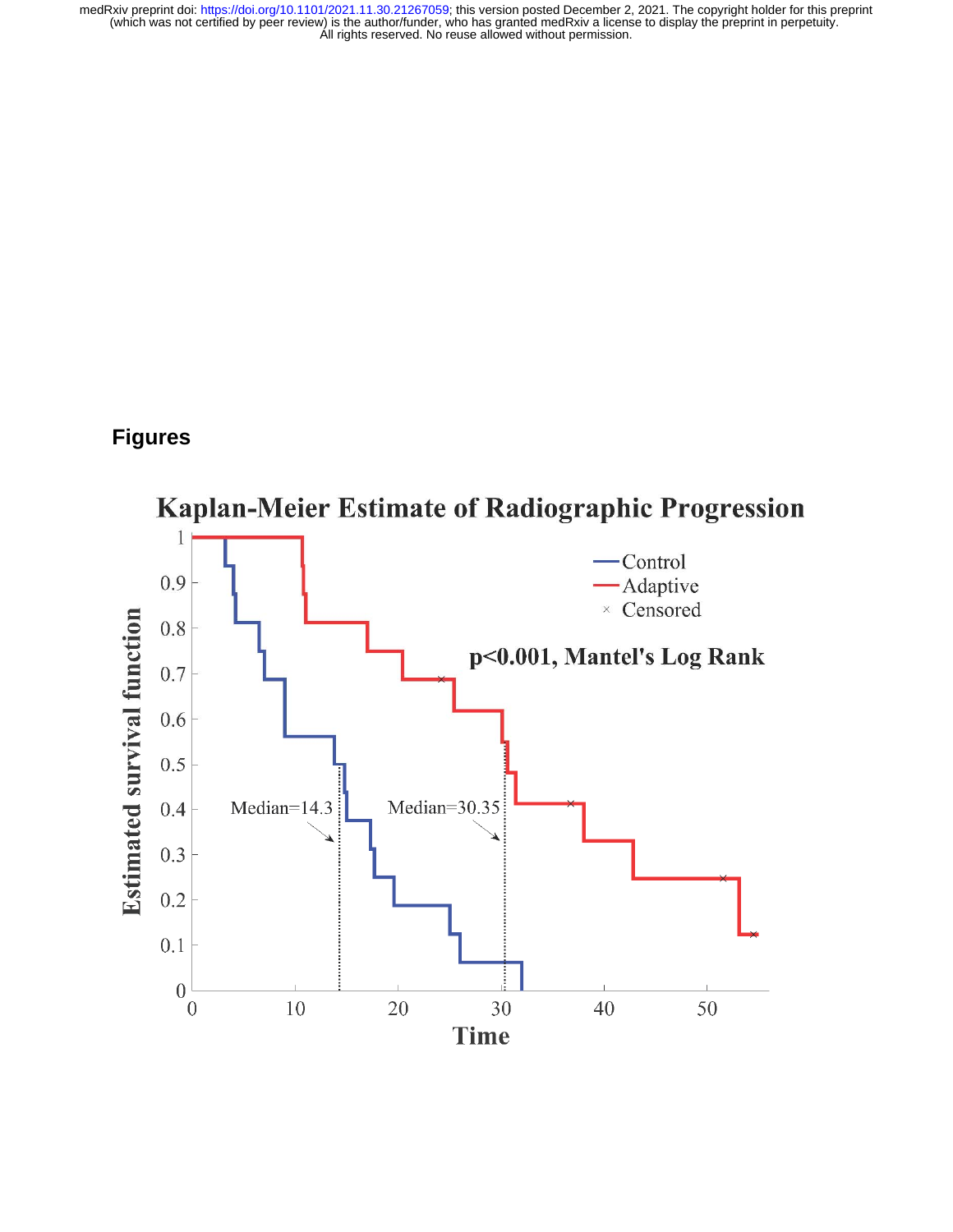**Figure1.** Survival curves. Kaplan-Meier curve for Time to Radiographic Progression in the adaptive cohort ( $n=16$ ) compared to the SOC ( $n=16$ ) cohort. Four (4) patients in the adaptive arm remain in the trial with no evidence of progression.



 $\ddot{\phantom{0}}$ **Figure 2**. Key parameter estimates. To estimate  $\alpha_{RS}$  and  $\beta_{SC}$ , a constrained nonlinear multivariable optimization is performed to minimize the least-squares difference between the output of the model and the actual patient data over the entire cohort. The global minimum is found at  $\alpha_{RS} = 6$  and  $\beta_{SC} = 8$ .

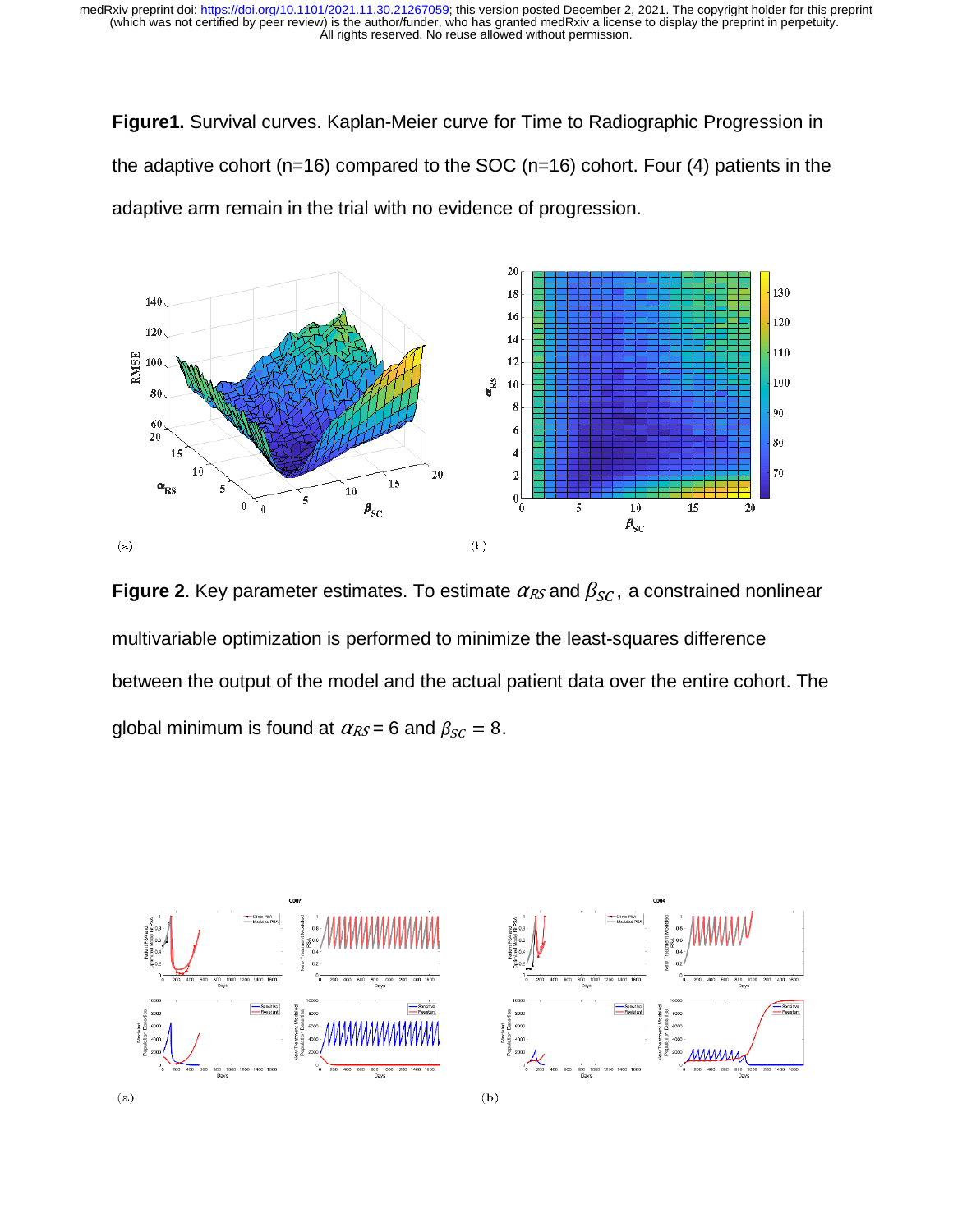**Figure 3**. Patients with similar initial resistant fractions treated with SOC and adaptive protocols. Left panel, SOC patient C007 with pre-treatment resistant fraction of 0.03 with radiographic TTP of 526 days. Right Panel, SOC patient C004 with pretreatment resistant fraction of 0.25 and radiographic TTP of 128 days. In both patients, the adaptive therapy protocol would have permitted tumor control of >1000 days. Note the simulations predict that, in patient C007, the idealized treatment protocol would have caused the resistant population to monotonically decrease to 0. This dynamic reflects the unexpectedly large value of  $\alpha_{RS}$  (Figure 2) as discussed in the text. Even with this large value of  $\alpha_{RS}$ , very large pre-treatment resistant fractions like that in patient C004 cannot be eliminated completely.



 $\overline{a}$ **Figure 4.** Sensitivity of resistant cell population to the value of the competition coefficient. Treatment dynamics are sensitive to the value of the competition coefficient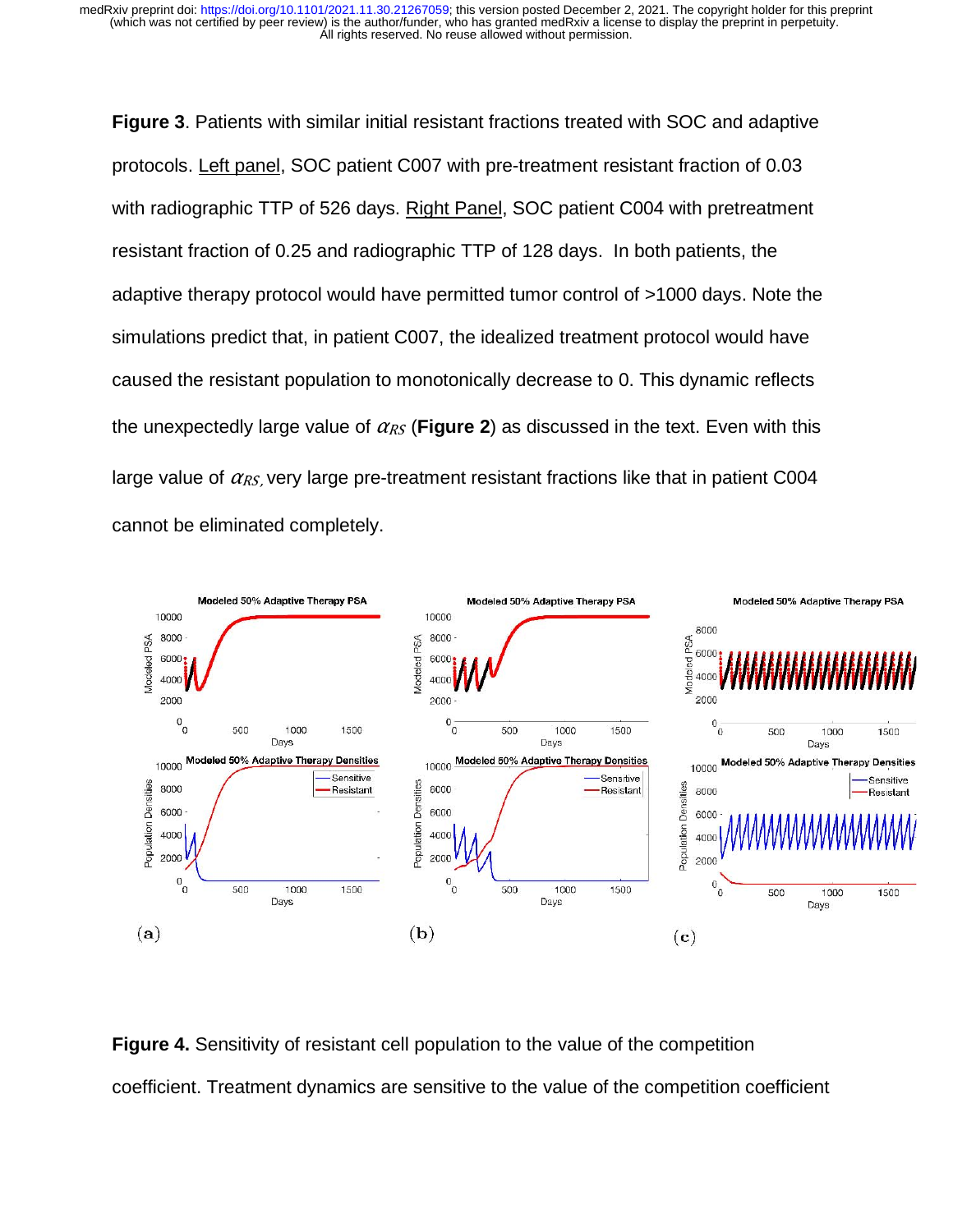$(\alpha_{RS})$ , which is dependent on the fitness differences of the sensitive and resistant populations in the absence of treatment. In panel (a) we assume  $\alpha_{RS} = 0.8$  and increase in  $x<sub>S</sub>$  does not decrease the population  $x<sub>R</sub>$  and adaptive therapy fails. In panel (b),  $\alpha<sub>RS</sub>$  $= 2$ , the increase of  $x<sub>S</sub>$  during treatment holidays slows the growth of  $x<sub>R</sub>$  and delays treatment failure. In panel (c) the estimated  $\alpha_{RS} = 6$  results in a *negative* growth rate in  $X_R$  during proliferation of  $X_S$ . Over 3 to 4 cycles, the  $X_R$  population approaches 0. This allows the cycling treatment to maintain tumor control indefinitely. Note, however, this represents an ideal setting and does not take into account other dynamics (see below) that may result in loss of control.